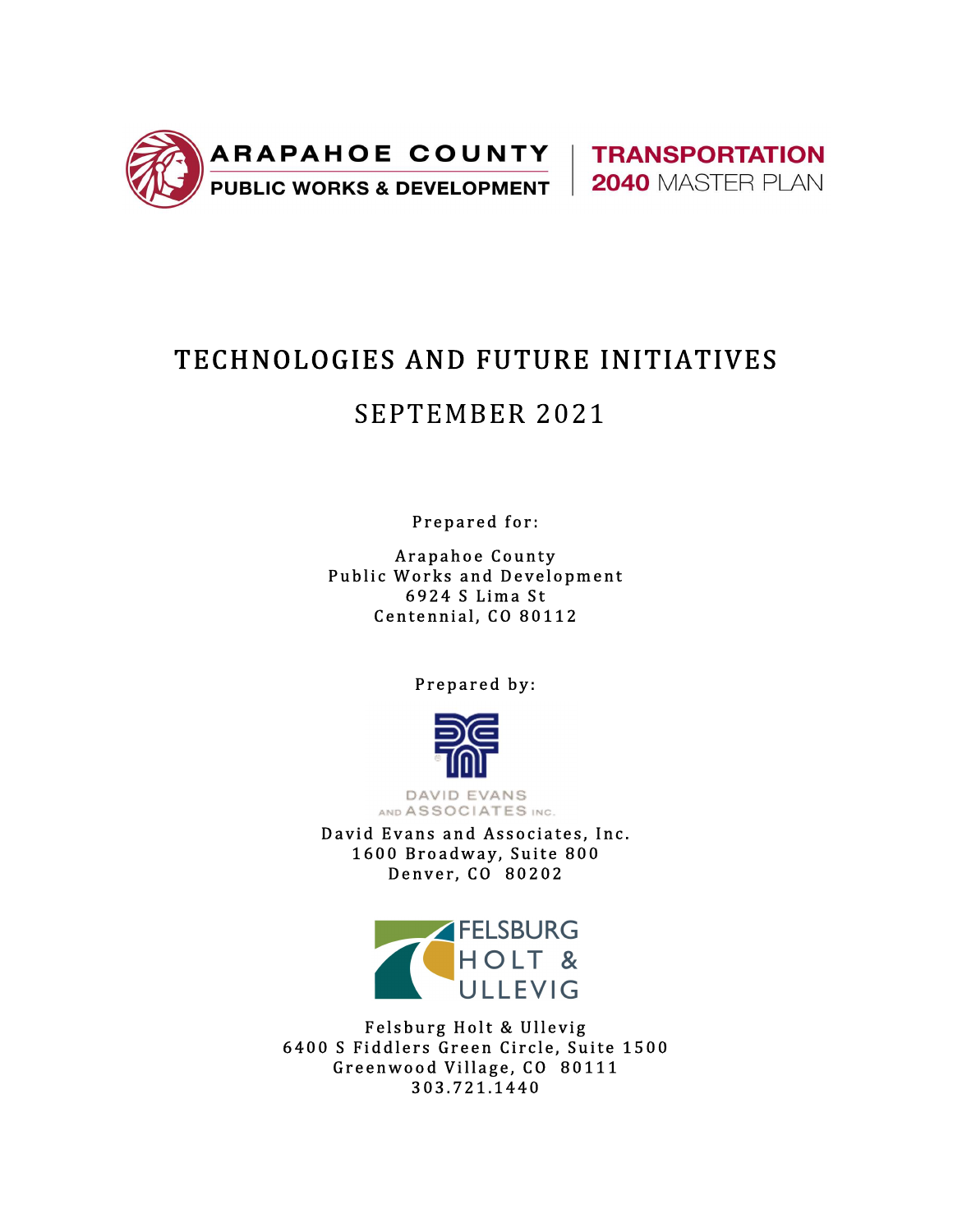

# IN TRODUCTION

This memo discusses and evaluates potential technologies and future initiatives that may be incorporated in the Arapahoe County 2040 Transportation Master Plan (TMP). Emerging technologies and initiatives are described with the potential benefits and possible next steps for implementation at the Countywide or project level.

# EMERGING TECHNOLOGIES

# Connected and Autonomous Vehicles (CAVs)

Preparing for the future of connected and automated vehicles should be aligned with a commitment to improve the safety, reliability, efficiency, and cost-effectiveness of providing mobility to all users. The Federal Highway Administration (FHWA) defines four stages of connected mobility:

- **Connected Drivers:** Connected technologies that are connected to the driver and not the vehicle (e.g., smart phones).
- **Connected Vehicles:** Connected technologies directly tied to the vehicle. Connected vehicle technologies began with GPS and On-Star and evolved to higher satellite and cellular internet connectivity. True connectivity from a transportation perspective will exist when vehicles are able to cooperatively communicate to enhance safety for all roadway users while providing emission reductions and traffic management opportunities.
- **Automated Vehicles:** Automated vehicles have computers that can control various aspects of vehicle operation. FHWA views adaptive cruise control as an automated function (the vehicle automatically speeds up, slows down, or stops in response to other vehicle movements).
- **Autonomous Vehicles:** Vehicles operate with no human intervention or assistance. These vehicles will operate autonomously with or without two-way communication with other vehicles and roadside equipment.

States and local jurisdictions should avoid implementing unnecessary barriers to competition and innovation in the advancement of automated driving and connected vehicle systems. Local jurisdictions should also review existing vehicle codes, traffic laws, and regulations to identify potential regulatory barriers that would prevent the testing and deployment of automated driving and connected vehicle testing systems.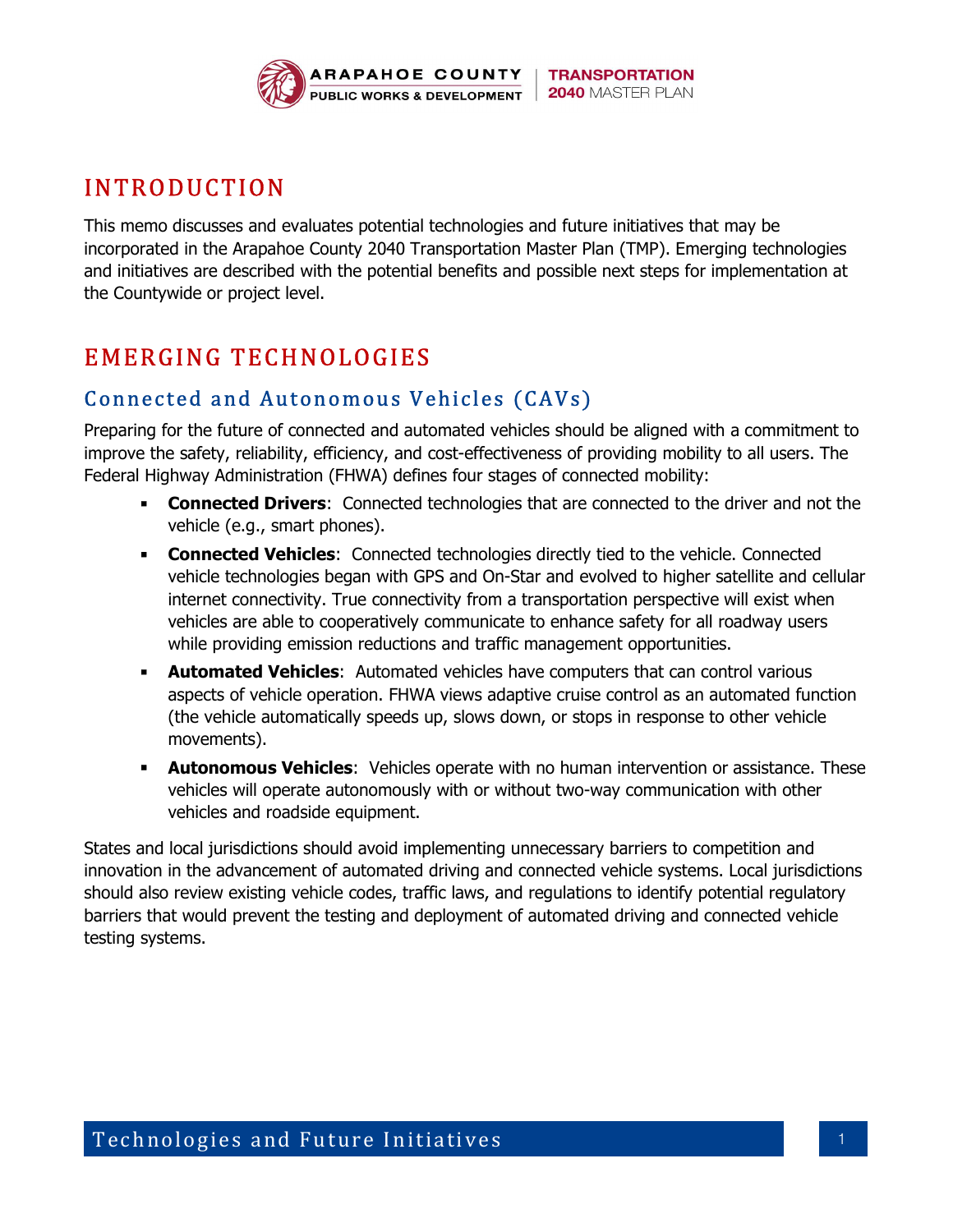

Local governments have jurisdiction over a substantial portion of the nation's roadway and parking infrastructure with considerable influence over land use via zoning and permitting. The following are ways that local governments can address automation:

- Facilitate safe testing and operation of automated vehicles on local streets.
- Evaluate the potential for automation to address existing problems. Local governments should stay up to date with research and testing efforts to understand the opportunities automation may provide, while staying realistic about the limitations.
- Consider how land use and curb space could be impacted and/or dictate where automation occurs first. The future scenarios will differ depending on shared vs. private automation. Evaluate policies that support one over the other to achieve desired local mobility goals.
- Understand the potential for automation to provide a convenient, low-cost option for single occupant vehicle (SOV) trips that may lead to increased congestion. Evaluate ways to limit the risk for increased congestion through policy implementation.
- Engage citizens to understand their concerns and confirm that automation efforts support local needs.
- Adopt cybersecurity best practices for managing cyber risks associated with the design, integration, testing, and deployment of automated and connected vehicle technologies.

The County should support the installation of connected vehicle technologies along the public street system. These technologies will likely be installed by private manufacturers and vendors along roadsides and in traffic signal infrastructure for demonstration purposes. Installation of these technologies will likely expand as more motor vehicles include connected technologies and as state or federal funding provides the means for system expansion.

Because automated vehicle technology is projected to be largely self-contained in motor vehicles, no special County infrastructure is anticipated. As automation technologies continue to advance and evolve, removing existing barriers and issuing voluntary guidance can help support the ability of these technologies to achieve the desired benefits. Premature regulations and restrictions may increase barriers and have the unintended consequence of limiting innovation.

Existing infrastructure assets should be designed and maintained to support and supplement a connected and automated driving system. Recommendations for accommodating future technologies with County infrastructure include:

- Pavement Markings Consider wider (6-inch) lane lines on roadways during maintenance and new construction.
- Signing Standardize signage and prioritize ease of visibility, without blockage, damage, or fading, during maintenance and new construction.
- Traffic Signals Create space at signal control cabinets for additional future hardware related to CAV technologies.
- Consistency and Standardization Install and maintain striping, signing, and signals consistent with CAV algorithms and technologies.

Technologies and Future Initiatives and the state of the state of the state of the state of the state of the state of the state of the state of the state of the state of the state of the state of the state of the state of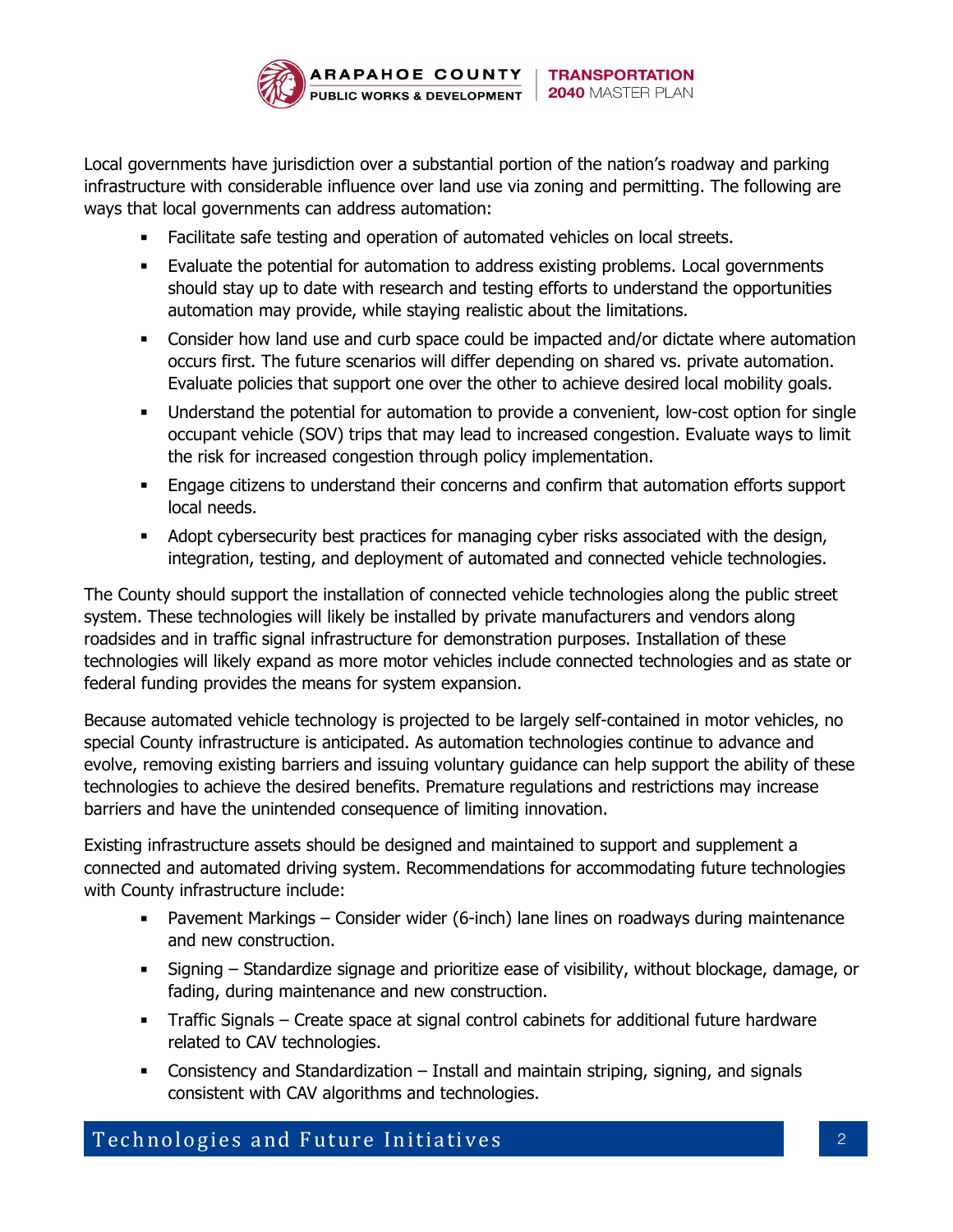

- Data Capture and Sharing Collect and organize data related to CAV algorithms for travel paths, including bridge heights, speed limits, load restrictions, roadway curvature, and other infrastructure characteristics not typically compiled.
- Communication Infrastructure Continue to build a robust fiber network to improve capacity and reliability for communication with CAVs.
- High-Resolution Mapping Collect and organize as-built diagrams and survey to help improve and enhance the mapping for an automated driving system.

# ITS Applications and Fiber Infrastructure

Intelligent Transportation Systems (ITS) take various technologies and apply them to improve transportation operations and functions. The concept of ITS has been around for over 40 years and was included in visions of the future prior to that time, even if not then identified by the ITS label.

Today, the United States Department of Transportation's (USDOT) National ITS Architecture program defines a product-agnostic framework to provide consistent support for the planning and deployment of various types of ITS devices by jurisdictions and others to the ultimate benefit of the public. The common basis of terminology, service packages, and structure supports a wide variety of community users including transportation practitioners (planners and engineers), system developers, and technology specialists.

The Denver Regional Council of Governments (DRCOG) maintains for its member jurisdictions, including Arapahoe County, a regional ITS architecture that is consistent with the national architecture. DRCOG also published a Regional ITS Strategic Plan to support the ongoing need for coordination in deployment of ITS improvements and administers the federally-funded Regional ITS Pool project program to the benefit of its membership. Through this program, grant funding is available on a regular cycle to support the acquisition and deployment of technology and systems improvements to advance multiple goals, including more reliable and safe transportation operations, typically measured through reductions in travel time and harmful automobile emissions.

The County would benefit from the development of its own Arapahoe County ITS Strategic Plan, to be consistent with the national and regional architectures, and the Regional ITS Strategic Plan. Such a document would provide a framework to define the County's priorities and goals for implementation of and experimentation with both existing and new ITS elements, including identifying the corridors that would benefit most from ITS improvements, based on existing infrastructure, agency ownership/maintenance, continuity, and traveler needs. An ITS Strategic Plan can also be used to support pursuit of funding opportunities for materials procurement and deployments.

As Arapahoe County moves forward with communications upgrades to its existing traffic signal network and other networked infrastructure and facilities, opportunities to provide robust and resilient interconnections for transportation and other technology-based innovations should be explored. Currently, optical fiber communication is the preferred alternative due to its faster speeds, smaller sizes, larger bandwidth capability, and lower interference potential; thus, attention should be paid to documentation of fiber optic specifications and requirements within County documents and standards.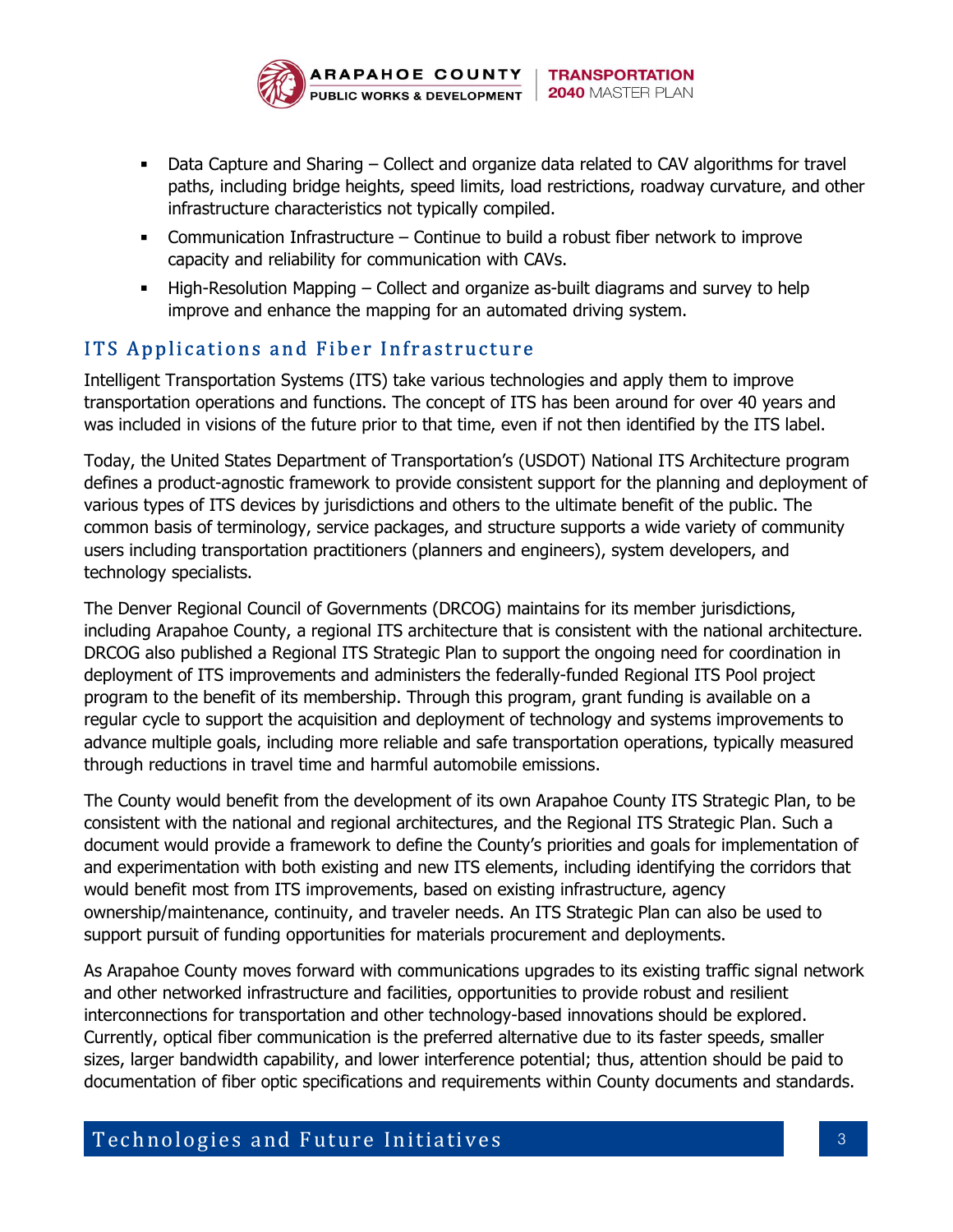

The development of a Fiber Master Plan would help the County create the fiber optic specifications, as well as prioritize the fiber network needs. Opportunities for upgrades and enhancements may occur through planned County capital projects or through development activity, if requirements are established to integrate with these efforts.

As wireless (5G) continues to evolve with the ongoing interest in implementation of small cell sites, policies and requirements should also be maintained to address public or private interest in the installation of these facilities within the County's jurisdiction. The County may be able to explore additional opportunities in these areas through public-private partnerships.

When County documents and standards are drafted, care should be taken to safeguard that other possible future technology options not yet identified are not precluded due to definitions and requirements that are too specific or narrow. An open but measured approach can address both current communications options and the preservation of future choices.

# Mobility on Demand

Mobility on Demand (MOD) as defined by the USDOT is a relatively new concept based on the principle that transportation is a commodity where modes have economic values that are distinguishable in terms of cost, journey time, wait time, number of connections, convenience, and attributes. In simple terms, MOD refers to a network of safe, affordable, and reliable transportation options. MOD enables users to access mobility, goods, and services on demand by using shared mobility, delivery services, and public transportation options. The MOD ecosystem of service providers include:

- Public transportation
- Microtransit (shuttles, vans)
- **Transportation Network Companies (TNC) (ride-hailing)**
- Ridesharing (carpool, vanpool)
- Carsharing / Car rental
- Shared micromobility (bikeshare, scooter share)
- **Courier Network Services (food delivery)**
- **-** Robotic delivery
- **Aerial delivery (drone)**

The County should continue to support the interconnectivity, affordability, safety, and reliability of a network that supports MOD. States and local jurisdictions should avoid implementing policies and strategies that are barriers to competition and innovation in the advancement of mobility and accessibility options. Nonetheless, the County's role as a stakeholder includes clear guidance on topics such as policy and regulations, issuing permits, infrastructure management, and improving transportation operations. Table 1 includes eight common areas of regulation that impact MOD, with a summary of its relationship to MOD, as well as some examples.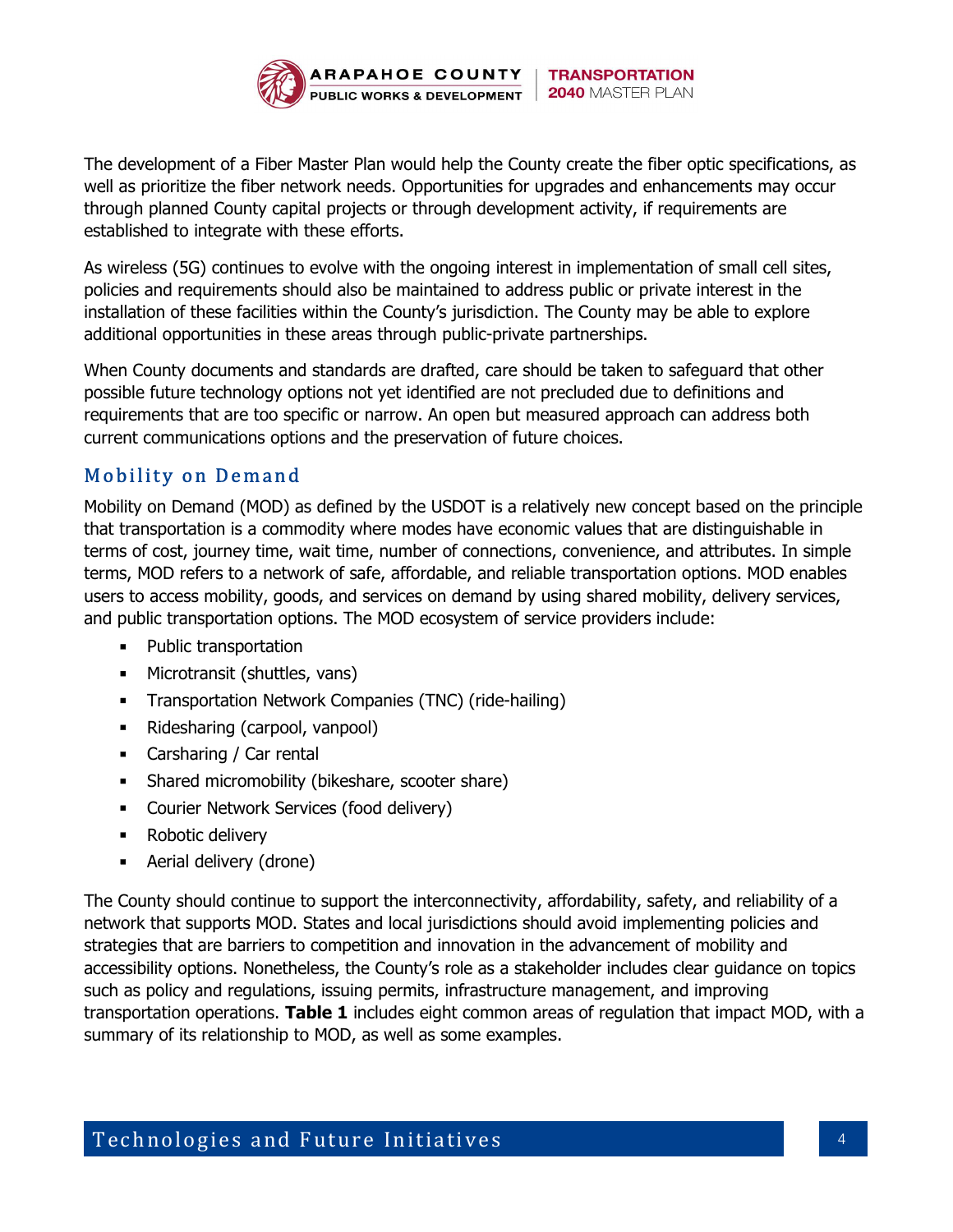

#### Table 1: Mobility on Demand Policies

| <b>Policies</b>                                                        | <b>MOD Relationship</b>                                                                                                                                                                                  | <b>Examples</b>                                                                                                                                                                                                                                                                                                                                                                                                                                         |
|------------------------------------------------------------------------|----------------------------------------------------------------------------------------------------------------------------------------------------------------------------------------------------------|---------------------------------------------------------------------------------------------------------------------------------------------------------------------------------------------------------------------------------------------------------------------------------------------------------------------------------------------------------------------------------------------------------------------------------------------------------|
| Health, Safety &<br><b>Consumer</b><br><b>Protection</b>               | State and local governments and<br>other public agencies establish<br>guidelines, regulations, and<br>ordinances that impact MOD vendor<br>operations and use of customer data<br>(Safety, Title 6, ADA) | ■ Helmet laws for bikeshare users<br>• Driver background check and training requirements for TNC<br>vendors<br>Pricing regulations for TNCs<br>Ordinances limiting scooter share to the roadway and bike facilities,<br>with use on sidewalks only allowed under special circumstances                                                                                                                                                                  |
| <b>Taxation</b>                                                        | Unclear definitions and service<br>models for MOD have led to<br>confusion among state and local<br>government regarding taxation                                                                        | Rental car excise taxes apply to carsharing vendors<br>■ Commuter tax breaks apply to some microtransit vendors (e.g., Via)                                                                                                                                                                                                                                                                                                                             |
| <b>Insurance</b>                                                       | State governments set insurance<br>policies impacting carsharing,<br>bikesharing, ridesharing, and for-<br>hire vehicle services                                                                         | TNC vendors have three distinct insurance coverage periods: 1)<br>driver has app open, 2) driver en-route for pick-up, 3) rider is in<br>vehicle.<br>• Oregon requires P2P carsharing platforms to insure vehicle while in<br>use; classifies the use as non-commercial                                                                                                                                                                                 |
| Parking, Right-<br>of-Way, and<br><b>Curbside</b><br><b>Management</b> | State and local governments set<br>policies that impact access to public<br>roads (e.g., HOV lanes on<br>highways), mobility hubs, curb<br>space and parking spaces                                      | ■ Most bikesharing stations are granted access to public land through<br>real estate license, easement, and/or memorandum of<br>understanding.<br>■ Cities are implementing curbside management and considering<br>monetizing curb spaces. San Francisco charges a per-stop fee to<br>commuter shuttles accessing designated loading spaces.                                                                                                            |
| <b>Equity and</b><br><b>Access</b>                                     | Public agencies have ethical and<br>legal requirements so that<br>transportation services are<br>accessible by everyone (including<br>publicly supported MOD)                                            | Austin prohibits TNC drivers from refusing to serve or charge higher<br>prices to riders with disabilities.<br>• Denver's Scooter and Bike Share program includes the installation<br>of parking stations to prevent crowding of sidewalks, a max of the<br>number of vehicles in an area and at least 30% available in<br>historically underinvested communities, and geofencing technology<br>to slow vehicles on highly trafficked pedestrian areas. |
| <b>Full and Fair</b><br><b>Participation</b>                           | Public agencies are legally required<br>to engage the public for all federally<br>funded programs under Title VI,<br>Executive Order 12898, the National<br>Environmental Policy Act (NEPA)              | New York City's CityBike deployment accompanied by a concerted<br>multi-lingual and multi-media public engagement effort to<br>determine station siting and allow for public feedback                                                                                                                                                                                                                                                                   |
| Data Sharing,<br>Privacy, and<br><b>Standardization</b>                | Establishing data standards and<br>facilitating data sharing while<br>protecting consumer privacy allows<br>MOD services interoperability                                                                | " Cities such as Los Angeles and Denver require micromobility<br>providers to provide data through the Mobility Data Specification<br>(MDS) standard, transmitting real time and historical data for<br>enforcement and planning processes.                                                                                                                                                                                                             |
| <b>Livery Laws</b>                                                     | Many municipalities and state<br>governments regulate for-hire<br>vehicle services, such as taxis,<br>TNCs, liveries, and limousines.                                                                    | Some local authorities have regulated TNCs in terms of provisions,<br>including safety requirements. Very stringent local policies and<br>driver classification (employee/for-hire) policies have been largely<br>overruled by state policies.                                                                                                                                                                                                          |

Technologies and Future Initiatives and the set of the set of the set of the set of the set of the set of the s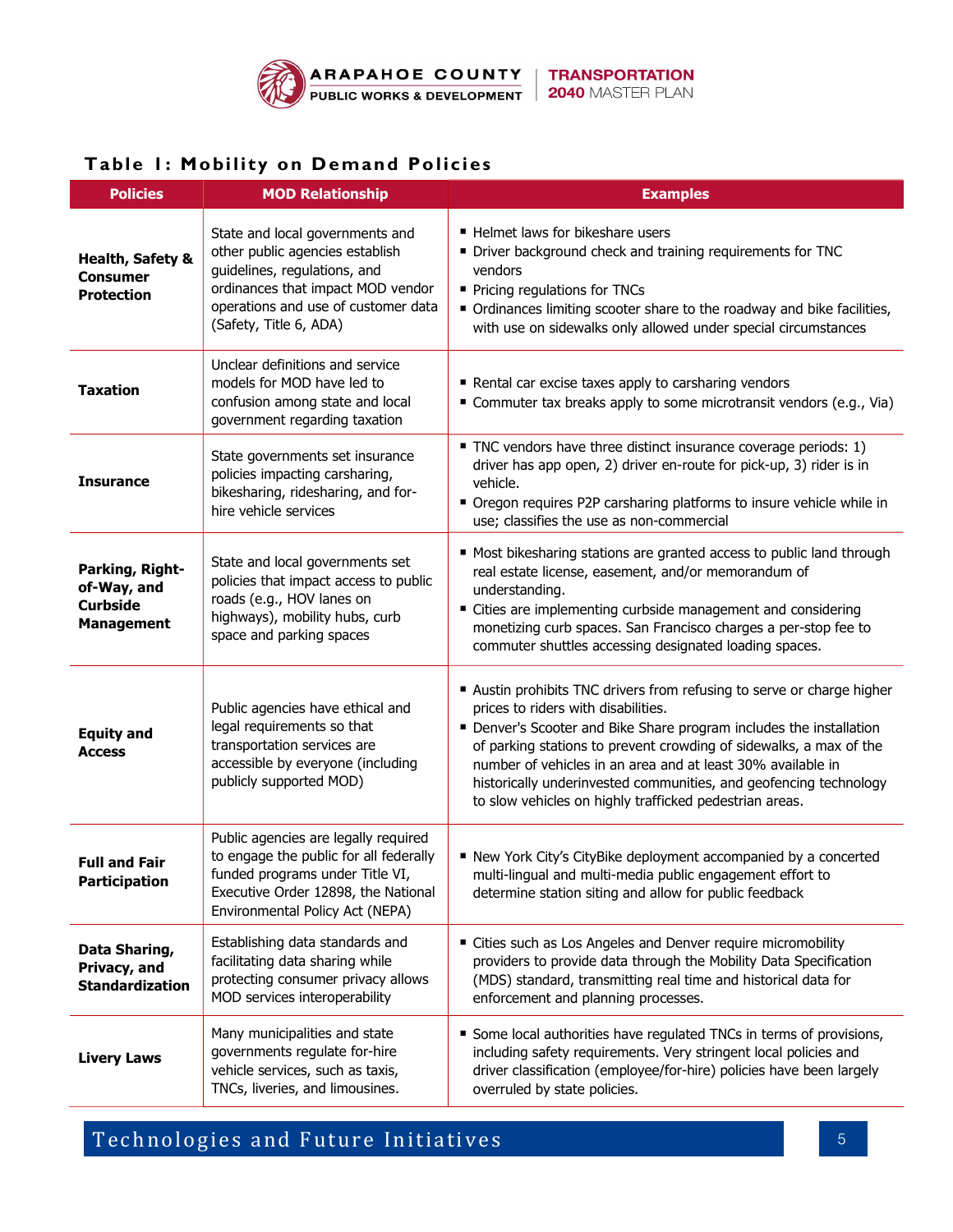

The areas of policy regulation presented above provide examples of how other local jurisdictions are enabling and establishing paths for MOD to move forward. Preserving the operations and maintenance of transportation infrastructure is essential for the ecosystem of MOD providers to operate successfully and advance. Emerging services such as on-demand commercial drone and robotic delivery technologies are still too new for policy recommendations at the local level that balance public interests with being too restrictive. Special attention should be given to the transition between modes and services, as these areas are the most likely to have point of conflicts in terms of jurisdictional boundaries, liabilities, and service concerns. For example, parked micromobility devices on sidewalks have caused significant ADA litigation in cities. Another example is the lack of proper curbside management resulting in delivery vehicles parking in unauthorized locations or blocking street traffic.

#### Smart Infrastructure

The "Smart" label applies to an expansion of concepts already present in the ITS space, taking them beyond transportation and into a more cohesive global concept for applying technology to solve problems and improve quality of life across multiple spheres of jurisdictional services.

Smart City/County/Community movements have become popular across the country. Arapahoe County is well positioned as a member of the Colorado Smart Cities Alliance, which is a nonprofit statewide alliance of government, business, and allied organizations that may provide additional access and opportunity for the County to participate in technology partnerships, equipment testing and deployment, and solutions development. The Alliance's values align with the County's goals and values including sustainability, equity, resilience, and humanism.

Within transportation, the County can continue its ITS efforts and seek out opportunities to work across departmental lines in order to break down silos and provide for a full seamless integration of the Smart concept Countywide. While the needs may be different in the rural versus the urban and transition areas of the County, opportunities for technology deployment and data analytics can exist in all of those areas. Development of a County ITS Strategic Plan will move the County in this direction and can support additional Smart layers and internal and external partnerships for things like CCTV cameras, asset management, and Center-to-Center communications for shared monitoring and controls across jurisdiction boundaries.

As part of both ITS and Smart efforts, the County should consider development of a County or shared Traffic Management or Operations Center (TMC or TOC) to facilitate ease of access for staff. A TMC/TOC can be a physical space or a virtual space, potentially cloud-based.

Smart infrastructure and mobility topics are rapidly evolving areas, with frequent if not constant pressure on jurisdictions from product vendors and developers to deploy the flavor-of-the-week technology, which is often not yet proven. Solutions in search of problems can also be an issue, with big data seen as being of value regardless of content or available staff capability to support collection and analysis in a meaningful way. The County has been a leader in piloting deployments in the transportation arena, including its partnerships with the Cities of Centennial, Lone Tree, and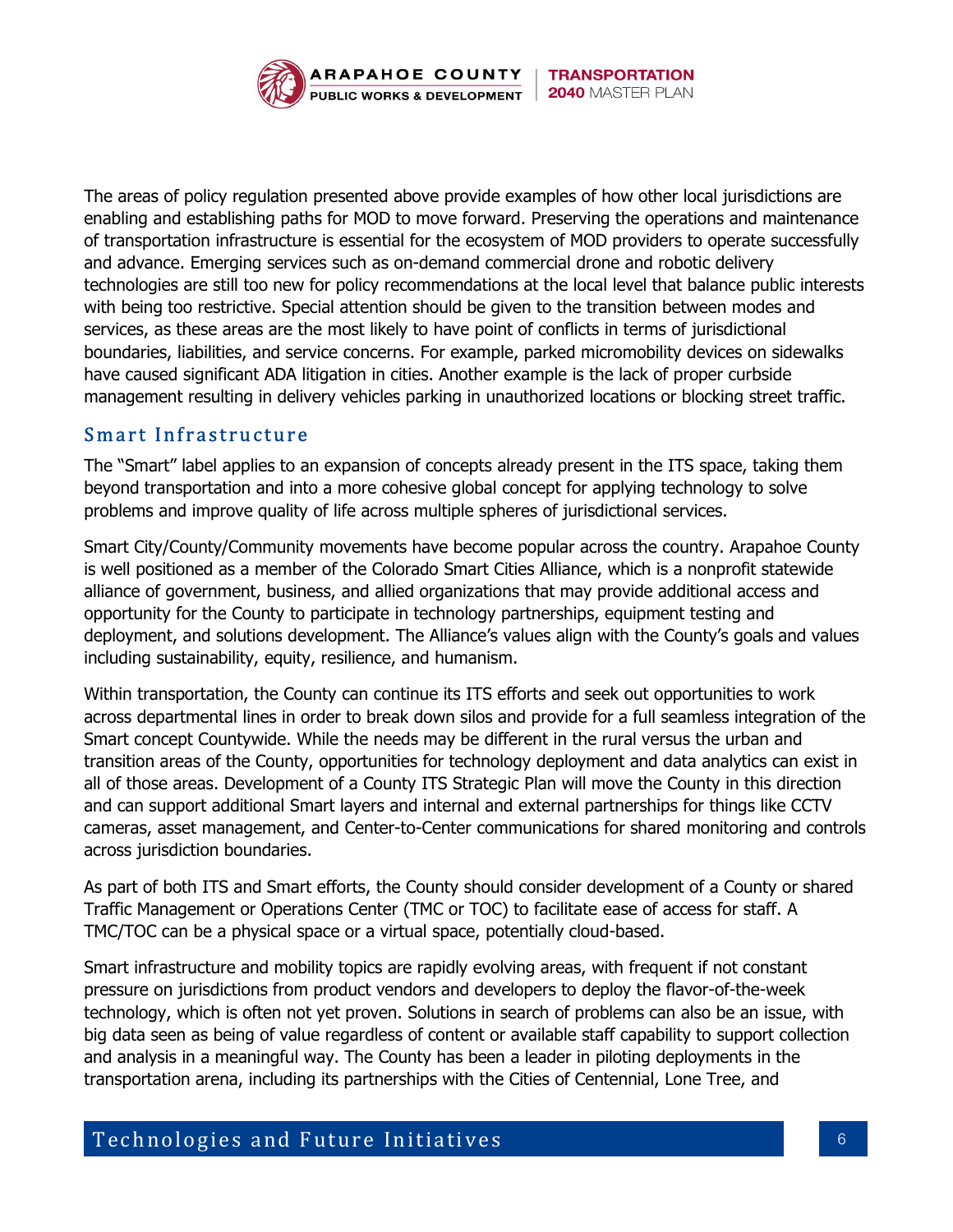

Greenwood Village to support adaptive traffic signal implementation within the County. Continuing along this path to remain open to and supportive of future opportunities will be beneficial for the County in the Smart arena.

# FUTURE IN ITIATIVES

# **Trends**

There is a stark contrast between rapid development expectations in the eastern part of the County and much more moderate growth expectations in the urbanized western part of the County. Figure 1 shows the subareas of the County that have been identified for the TMP. Table 2 provides data and forecasts developed for the TMP for western part of the County (west of E-470 and the Aurora Reservoir, including the Residential West, Four Square Mile, Technology, and Residential West/Central subareas) and the remaining eastern part of the County.

Currently, the western part of the County has 95% of the County's households and 99% of its employment. Future growth forecasts show a different pattern expected with the eastern part of the County forecasted to add 36,500 households, more than tripling the existing population, and to add 31,100 jobs, a 12-fold increase. This growth expected in the eastern part of the County represents more than 40% of the growth in households and more than 20% of the growth in employment in the entire County. The largest concentration of new development in the eastern part of the County is in the area identified as Urban on the subarea map, roughly between E-470 and Watkins Rd and between I-70 and Hampden Avenue. Development in this area includes the major Prosper and Sky Ranch developments. Other areas expect to see significant growth and development are largely along the I-70 corridor, but also scattered throughout the eastern part of the County.

There are several implications of these land use and population trends that affect transportation needs and are being considered in the development of the TMP:

- Several roads that are currently narrow two-lane rural roads, or in some cases are unpaved or not connected, will need upgrades that keep pace with development, including Quincy Avenue, 6th Avenue, and Watkins Road.
- New residential developments that are distant from existing employment and retail should include a mix of uses to provide convenient job, shopping, service, and recreational opportunities for residents without requiring long automobile trips.
- In addition to expansion of the paved road network into developing areas in the eastern part of the County, the TMP includes expansion of the bicycle network and consideration of options to expand public transit service to the east beyond the existing RTD boundary.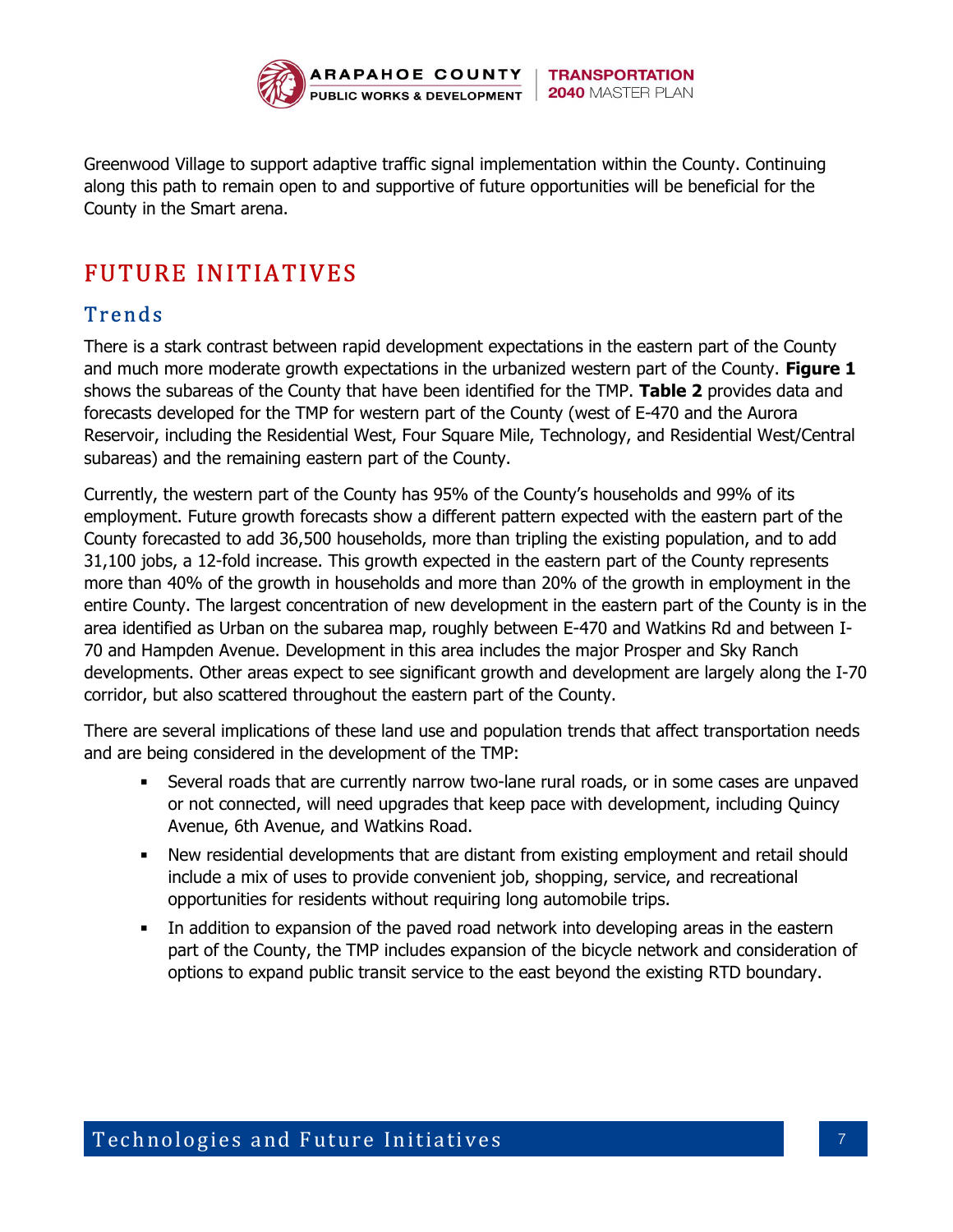



### Figure 1: Arapahoe County TMP Subareas

#### Table 2: Forecasted Arapahoe County Growth Trends

| <b>County Areas</b>                                                 | <b>Measure</b>    | 2020    | 2040    | 2020-2040<br><b>Growth</b> | 2020-2040<br>Growth<br><b>Percentage</b> |
|---------------------------------------------------------------------|-------------------|---------|---------|----------------------------|------------------------------------------|
| West of E-470/Aurora Reservoir                                      |                   | 267,800 | 320,100 | 52,300                     | 20%                                      |
| East of E-470/Aurora Reservoir                                      | <b>Households</b> | 14,000  | 50,500  | 36,500                     | 262%                                     |
| <b>Total County</b>                                                 |                   | 281,800 | 370,600 | 88,800                     | 32%                                      |
| West of E-470/Aurora Reservoir                                      |                   | 369,100 | 483,400 | 114,300                    | 31%                                      |
| East of E-470/Aurora Reservoir<br>Employment<br><b>Total County</b> |                   | 2,500   | 33,600  | 31,100                     | 1,244%                                   |
|                                                                     |                   | 371,600 | 517,000 | 145,400                    | 39%                                      |

# Technologies and Future Initiatives and the state of the state of the state of the state of the state of the state of the state of the state of the state of the state of the state of the state of the state of the state of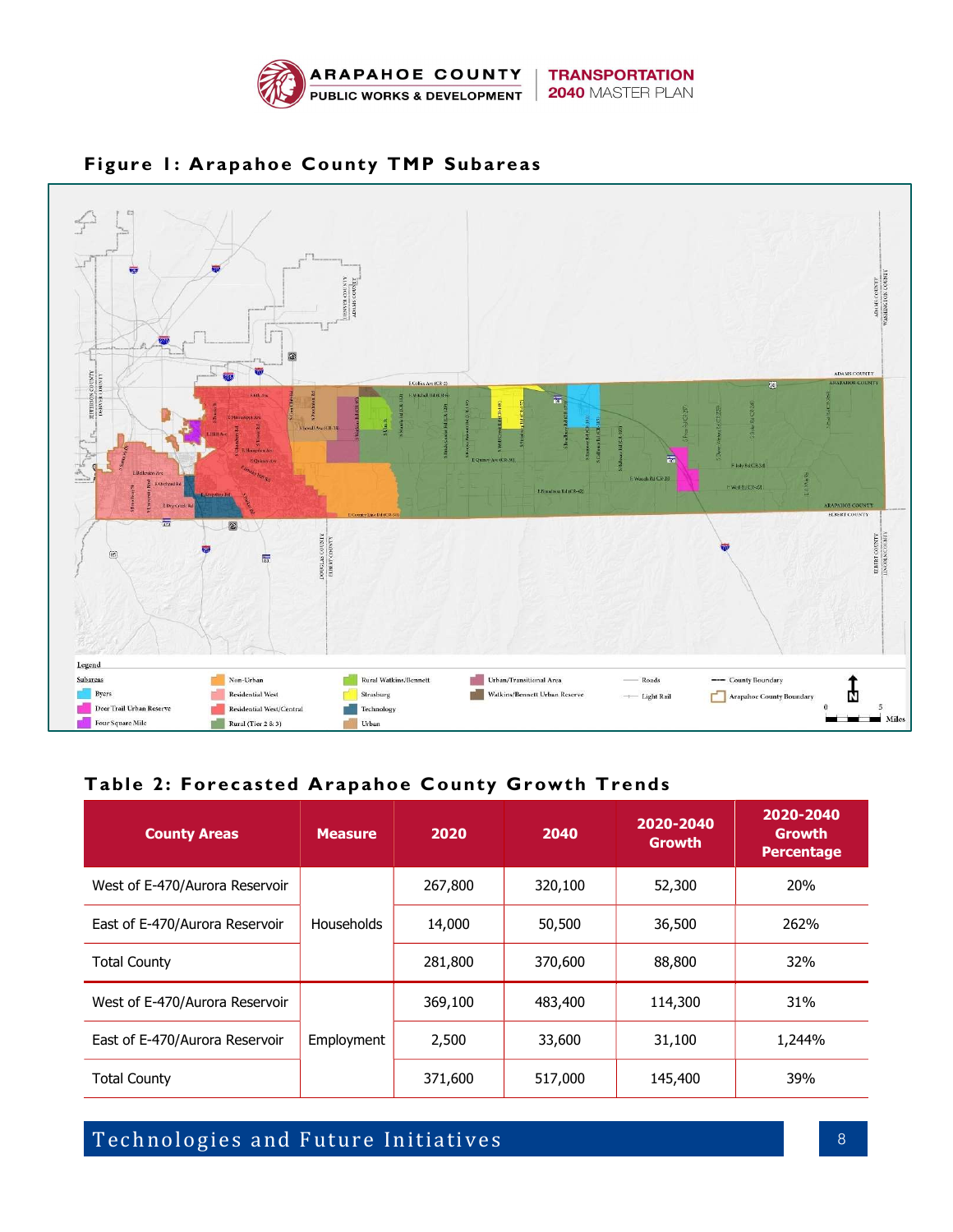

# COVID-19 Impacts

The COVID-19 pandemic has had a significant effect on public travel throughout the county, with varying levels of travel restrictions occurring in 2020. Commuting travel was initially reduced as the general public was encouraged to work from home as much as possible. Traffic data collected by the County shows there were substantial reductions in traffic levels and limited congestion across arterial corridors during the early periods of strict travel restrictions in March through May 2020. As travel restrictions gradually eased, traffic volumes and travel times have begun to exceed pre-COVID levels during off-peak hours, and commuting peaks have returned, although not at the same high traffic levels, as many people are opting to still work from home all or some of the time and some people vary their commuting times.

The realization of many employers that having employees work from home does not necessarily reduce production, along with the benefits of working from home experienced by employees, including less time spent commuting, will create an opportunity for a shift in daily travel volumes and patterns centered around telework.

Another aspect of COVID-19 travel impacts has been transit ridership, which declined significantly with the pandemic. RTD responded with significant cuts in service. As communities begin to reopen, it will be important for RTD to resume operations quickly, or risk transit riders switching to driving, creating an increase in SOV travel and peak hour congestion beyond pre-COVID levels.

The timing for the rebound in peak hour traffic volumes, or even higher levels of traffic, is unknown. Monitoring traffic volumes along arterial corridors will remain important for the County to proactively respond to transportation needs.

# **Current State Initiatives**

# Air Quality/Greenhouse Gas Emissions

HB 19-1261 passed in 2019 mandates reductions in greenhouse gas (GHG) pollution of 26% by 2025, 50% by 2030, and 90% by 2050 from a 2005 baseline. Following the passing of HB 19-1261, the Governor commissioned the Colorado Greenhouse Gas Pollution Reduction Roadmap, which provides nine strategies to meet GHG targets set for the transportation sector by 2025 and 2030. Table 3 lists the nine strategies, their current status, and assigned agency.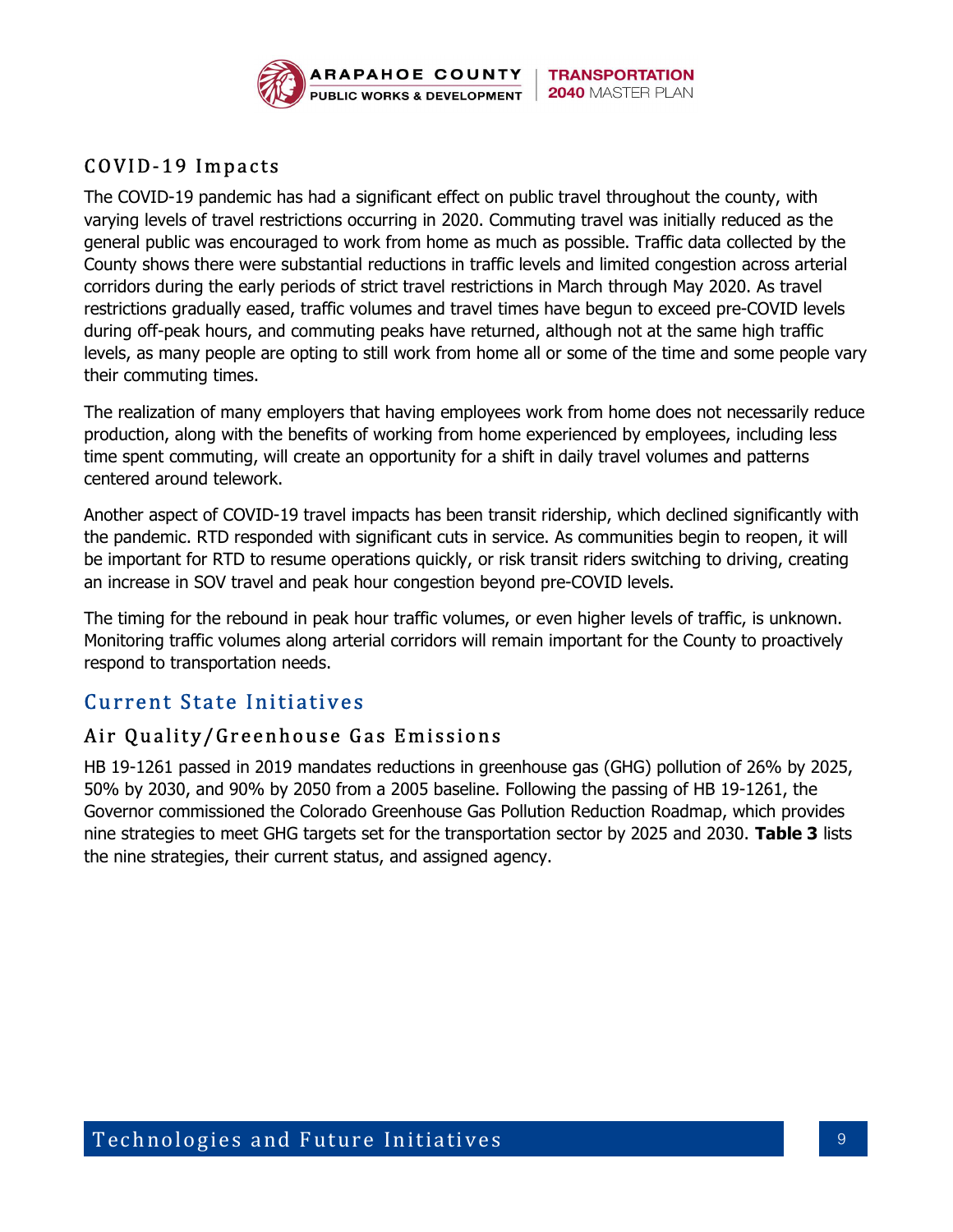

#### Table 3: Transportation Sector Strategies for Reducing Greenhouse Gas Pollution

| <b>Strategy</b>                                                                                                                                                            | <b>Status</b>                                                     |  |  |
|----------------------------------------------------------------------------------------------------------------------------------------------------------------------------|-------------------------------------------------------------------|--|--|
| State GHG pollution standards for transportation plans                                                                                                                     | Underway by CDOT                                                  |  |  |
| Trip reduction/transportation demand management (TDM)<br>requirements and encouraging telecommuting for large employers -<br>the Employee Traffic Reduction Program (ETRP) | Underway by the Air Pollution Control Division                    |  |  |
| Clean trucking (multiple components)                                                                                                                                       | TBD                                                               |  |  |
| New revenue to fund infrastructure and incentives to transition to<br>electric vehicles                                                                                    | SB 21-260 pass June 2021                                          |  |  |
| Incentives for land use decisions by local governments to reduce VMT,<br>reduce GHG and other pollutants, and support greater access to<br>housing near jobs               | HB 21-1117 (signed May 2021) &<br>HB 21-1271 (awaiting signature) |  |  |
| Indirect source standards for some types of new development                                                                                                                | <b>TBD</b>                                                        |  |  |
| Expand public transit                                                                                                                                                      | Ongoing, particularly through RTD's FasTracks                     |  |  |
| Develop an EV Equity study to ensure access to EV's for all Coloradans                                                                                                     | <b>TBD</b>                                                        |  |  |
| Provide input into the development of new clean car standards by<br>both the federal government and for state-based standards                                              | TBD                                                               |  |  |

The passing of SB 21-260 has provisions that place requirements on CDOT and MPO plans to meet GHG standards in order to have full flexibility in using multimodal and mitigation options fund. Failure to meet the standards results in only using the funds to achieve compliance. Adding pollution reduction planning to the transportation planning process helps measure the total impact of a plan to determine if it is in compliance (see below).

The two strategies underway – the Employee Traffic Reduction Program (ETRP) and GHG pollution standards for transportation plans – are part of an Air Quality Control Commission (AQCC) rule package for transportation that will be considered for implementation in August of 2021.

The ETRP impacts the County as an employer, as all entities with 100 or more employees at a single site would be responsible for reducing employee SOV trips (some exclusions apply).

A briefing update on Pollution Reduction Planning for Transportation was provided in June 2021 by CDOT. This rule making process, currently in the drafting stage, aims to add pollution reduction planning to the transportation planning process. This effort includes:

 New transportation demand management (TDM) requirements as part of an updated 1601 process for proposed new or modified interchanges (see next section for more information)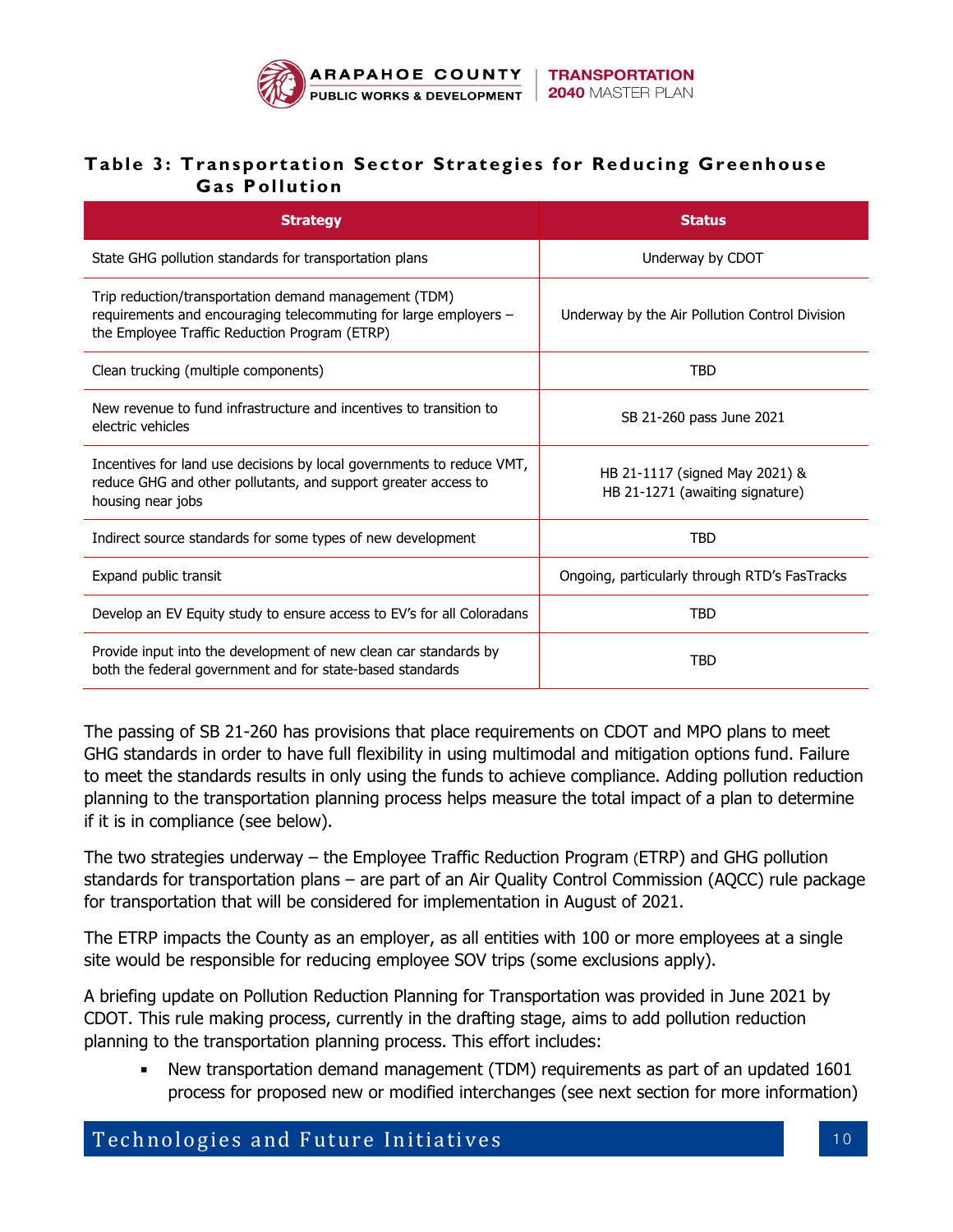

- Adding analysis to transportation projects related to fine particulate matter (PM2.5) metrics and induced demand's impact on GHG emissions (capabilities being added to the statewide travel demand model)
- Establishing limits to the amount of projected GHG emissions a transportation plan's set of projects will produce
- **Providing guidance on how to "score" the GHG emissions impact of a transportation project in Argority** and ways to mitigate those impacts

The County should continue to follow the Pollution Reduction Planning for Transportation rulemaking process to understand how a final rule will impact planning for transportation projects. Even though the rule is directed at CDOT and MPOs, the projects in the plans for these agencies either come from local governments or local governments are major stakeholders in the development of the projects. The County will need to account for the new requirements in developing projects or providing input on project development, otherwise the County's interests will not be represented in the state and regional transportation plans. For example, it is possible that County projects would not be funded by the MPO if their projected GHG emissions are too high.

# Travel Demand Management

CDOT is seeking ways to preserve its investments in the state highway system and reduce vehicle miles traveled (VMT). To support these goals, as well as the Governor's Green House Gas reduction goals that include the addition of pollution reduction planning to the transportation planning process, CDOT recently updated Policy Directive 1601 regarding the interchange approval process to include TDM requirements. TDM refers to strategies that attempt to change or reduce travel demand on the road network, particularly during peak demand periods. Examples of TDM include strategies aimed at converting private vehicle trips to other modes and changing commute patterns through teleworking or travel in non-peak hours.

Approved on April 2021 by the Transportation Commission, the updated Policy Directive requires TDM strategies to be included for analysis in the System Level Study (SLS) of Type 1 (new) and Type 2 (modified existing) interchange proposals. Type 2a proposals, minor modifications that do not require a SLS, are exempt from TDM requirements. The TDM consideration would involve the following factors:

- Aim to reduce average daily traffic (ADT) volumes of the preferred alternative by at least 3% for interchanges within a MPO boundary or 1% if outside of an MPO.
- The reduction should be analyzed for the "opening day" scenario or within five years of "opening day" if committed TDM strategies are to be phased.
- ADT reductions are to be calculated for the traffic volumes on the interchange ramps.

Guidance for the implementation of the Policy Directive will be provided through an updated Procedural Directive 1601, which has been in development alongside the Policy Directive. The updated Procedural Directive is proceeding through the final stages of review within CDOT, with an approval from CDOT's Executive Director anticipated during the summer of 2021. The Policy Directive and draft Procedural Directive empower the CDOT Chief Engineer with making determinations as to the degree of TDM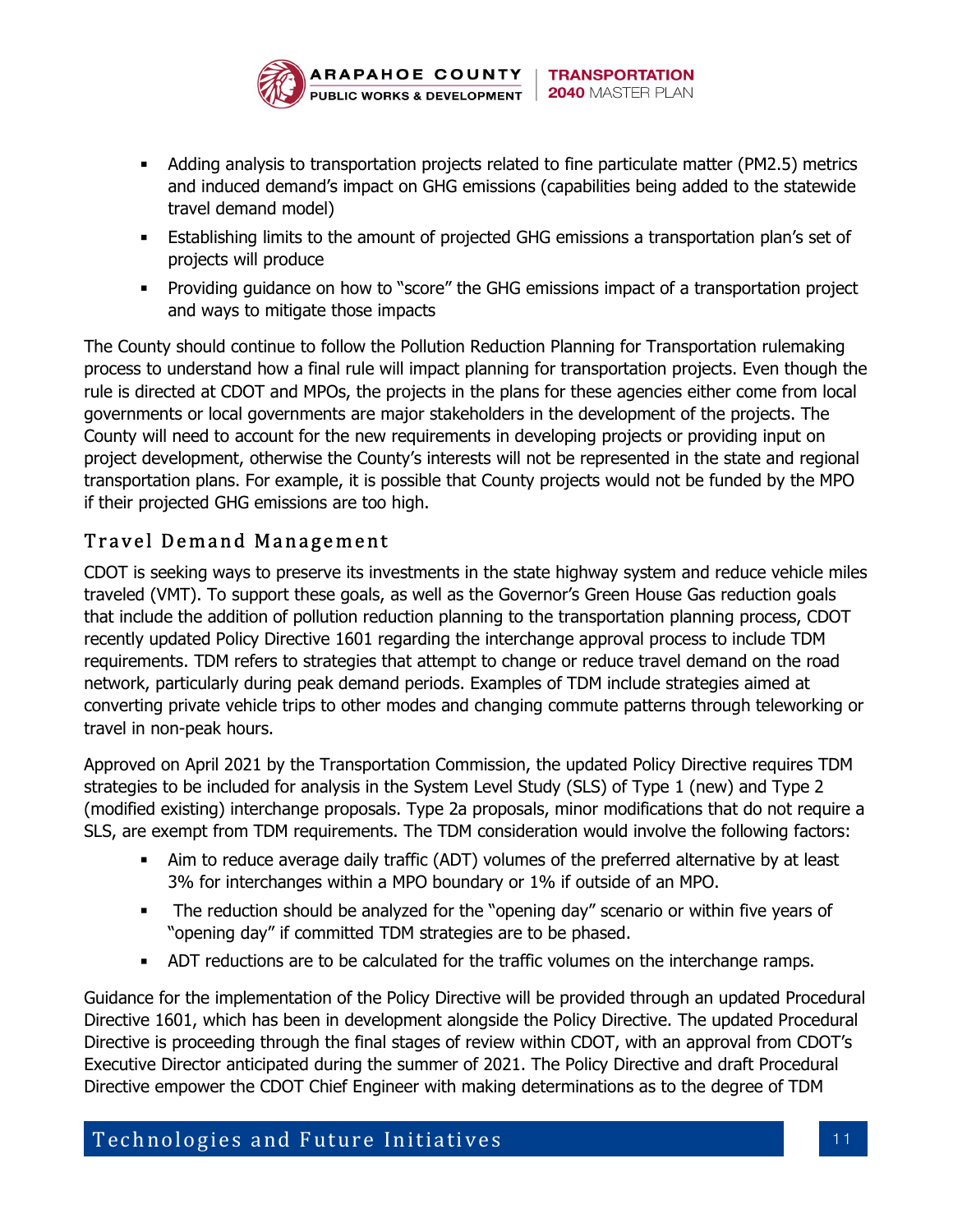

requirements needed to be met and can grant waivers to TDM requirements depending on the circumstances of the interchange request. These circumstances include interchanges that are:

- **Filter Freight and/or intermodal facility focused**
- Sufficiently rural in nature that TDM would not have a practical reduction in demand, and where improvements are primarily focused on safety and resiliency of the transportation system
- Located in an area where TDM is already actively in place and will contribute to a reduction in demand of the interchange

Should TDM be required, the procedural process outlines two steps under which an applicant must evaluate and show TDM is being implemented to an acceptable degree:

- **TDM Scorecard** Based on the interchange type and characteristics, a TDM strategy score range must be met. CDOT provides a list of common TDM strategies and their associated score. Selected TDM strategies must sum to at least within the defined range that the interchange requires. Should a TDM strategy selected not be on the predefined CDOT list, CDOT will work with the applicant to derive an applicable score.
- **Demand Reduction Goal** As noted in the Policy Directive, a demand reduction of  $3\%$  or 1% is required depending on the location of the interchange. The applicant will need to show a good faith effort in calculating the expected ADT reduction as a result of implementing the selected TDM strategies, and that these reductions meet or exceed the required percent reduction. The Procedural Directive provides a list of expectations related to this calculation process.

Despite the draft status of the Procedural Directive, CDOT is actively looking to apply the approved Policy Directive to new interchange requests. The County should prepare to have discussions with CDOT regarding TDM expectations with any new interchange requests during this time. CDOT staff has offered to participate in scoping meetings to answer any questions about the new process.

CDOT will provide training on the updated policy and procedure later in 2021. The County should follow developments regarding the Procedural Directive 1601 updates and associated training to ensure future SLSs are scoped and budgeted correctly to meet the new TDM requirements.

# Vehicle Electrification

Electric vehicles (EVs) have the potential to result in significant air quality benefits (when accompanied by carbon-free or low-carbon electricity generation) with economic benefits resulting from cost savings to EV drivers. Barriers to EV adoption continue to include lack of public charging infrastructure, lack of product diversity and range anxiety.

Wide adoption of electric vehicles will also place greater demands on electricity generation. Time of day rates and smart charging programs can help encourage electric vehicles owners to charge vehicles during off-peak demand periods, particularly avoiding early evening high electrical demand hours. The State of Colorado and Xcel Energy are anticipated to take the lead in researching and developing smart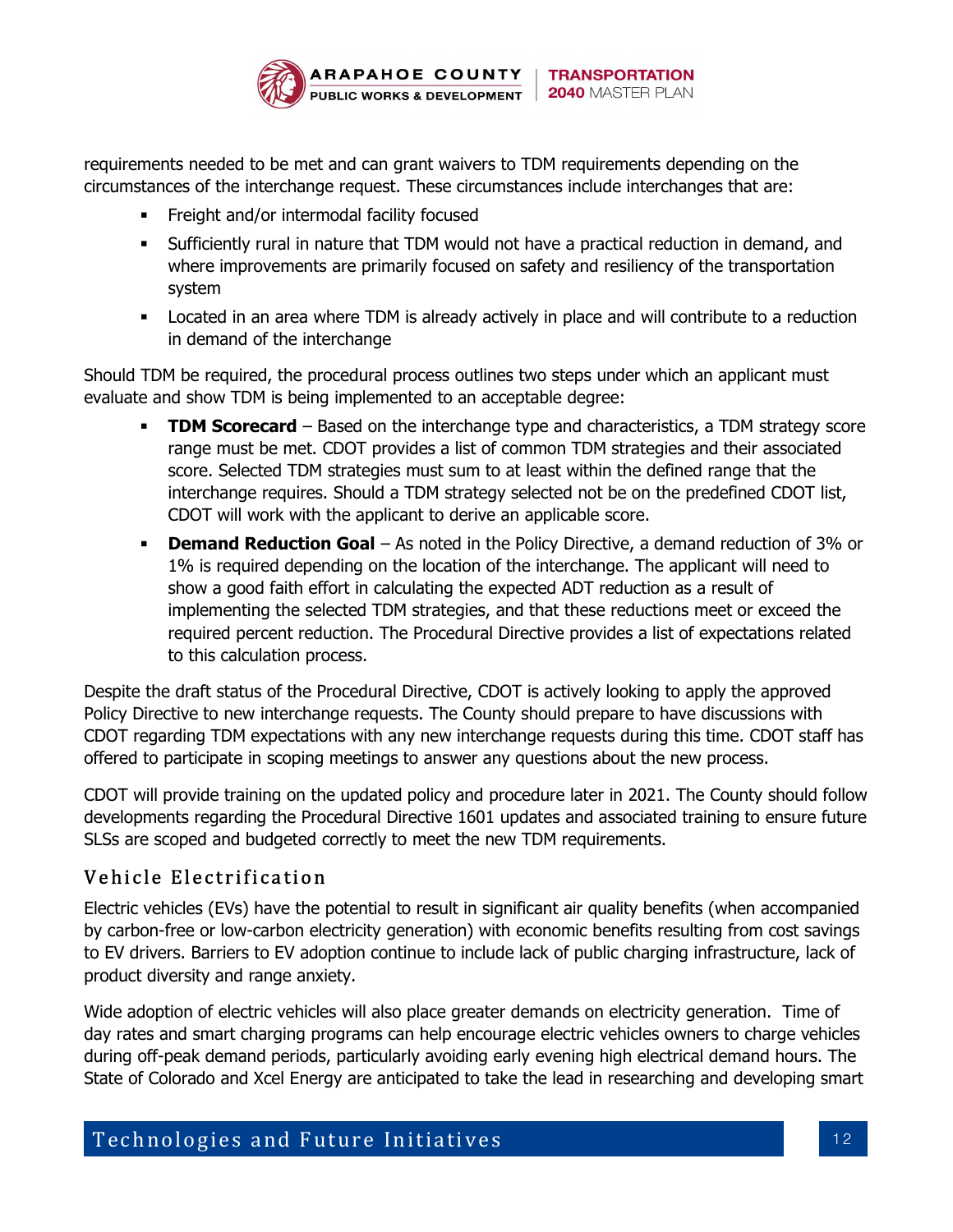

charging strategies and programs. The County could coordinate with Xcel Energy through its new Transportation Electrification Plan for guidance and processes for optimizing locations, installing and funding charging stations.

Proposed strategies to increase the use of electric vehicles include:

- **Support the use of EVs by taxi and TNC fleets**
- **Convert public fleets (e.g., county fleet vehicles)**
- Subsidize the purchase and use of EVs through tax exemptions, energy credits or finance programs
- **Install EV charging infrastructure**

On January 17, 2019, executive order B 2019 002 was signed by the Governor of Colorado outlining a series of initiatives and strategies to support the transition to zero emission vehicles and to establish a goal of 940,000 EVs on the road by 2030. Colorado's EV goals are outlined in the Colorado Electric Vehicle Plan 2020.

EV charging infrastructure will be necessary to support these vehicles. Electric vehicle charging infrastructure supplies electricity for recharging electric vehicles. Charging stations can be developed with differing modes (slow or fast charging), with infrastructure that supports varying vehicle connection cases, and with varying plug types. Having varying plug types at a charging station is an important consideration since different EV manufacturers require different plug types. For example, American vehicle manufacturers support one plug type, while foreign manufacturers support another. Lastly, Tesla charging systems can only be used on Tesla vehicles. Standardization of charging infrastructure can best be addressed at the national level. The County could require adapters or plugs for different charger types at public chargers within the County.

Arapahoe County can facilitate the installation of EV charging stations in projects and support charging stations in development projects. These projects should include a combination of charging station options so that County residents can avail themselves of charging opportunities without restrictions dictated by vehicle manufacturers.

EV charging stations shall not be installed within the public right-of-way; rather, installed only on private property. County projects may install EV charging stations on County properties such as at County buildings, parks, and maintenance facilities. Location elements to consider during the planning stage of charging station installation include:

- **Proximity to electrical power**
- **Proximity to building entrances**
- **Signing/wayfinding**
- **•** Charging levels
- Parking space dimensions
- Maintenance access
- ADA accessibility
- Lighting
- **vehicle access**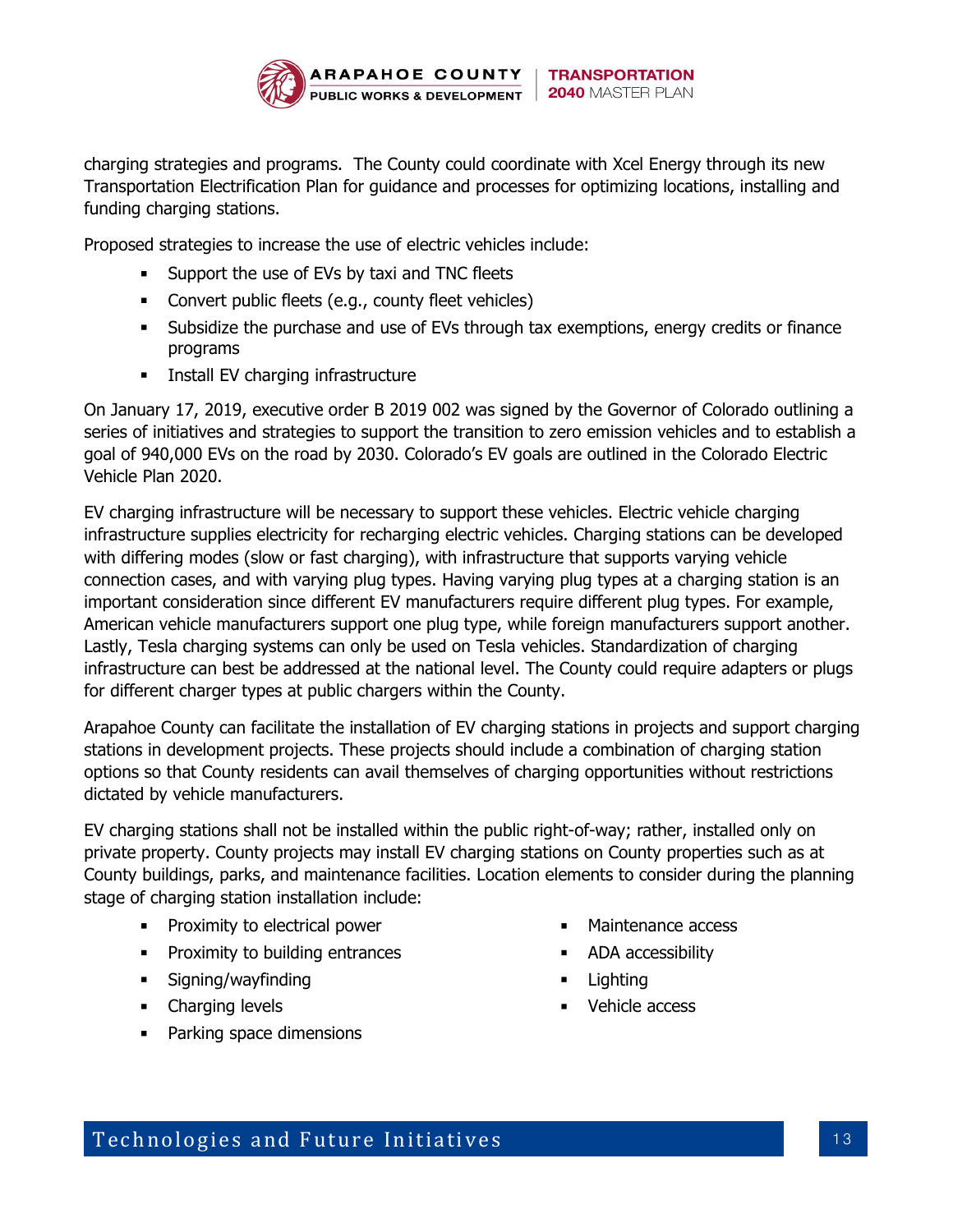

Electric vehicle charging infrastructure supplies electricity for recharging electric vehicles. There is currently competition focused on charging plug types. One standard is used by Nissan, Mitsubishi and Toyota, while FCA, GM, Ford, Volkswagen and BMW back the other standard charging plug. Both systems provide similar charging speeds, however the two systems are completely incompatible.

Costs for the installation of an EV charging station can vary considerably based on hardware and material costs, labor costs, electrical transformer and power source installations, and permitting costs. Funding support for installations in Colorado is available from such organizations as the Regional Air Quality Council (RAQC) and the Colorado Energy Office (CEO).

For many years Colorado EV owners paid a \$50 annual registration fee; \$20 of the fee going to the Electric Vehicle Grant Fund to provide grants for EV charging infrastructure and \$30 to the Highway Users Tax Fund. The passing of SB 21-260, as noted in the air quality/GHG section, provides nearly \$5 billion in new funding for transportation in Colorado. SB 21-260 indexes the \$50 registration fee to the national highway construction cost index (NHCCI) to account for inflation and created a schedule for increasing fees over the next 10 years:

- "Battery Electric Vehicle Fee" \$4 annual fee beginning in 2022 and increasing to \$96 by 2031
- "Plug-in Hybrid Electric Vehicle Fee" \$3 annual fee beginning in 2022 and increasing to \$27 by 2031

SB 21-260 also creates the following enterprises supporting transportation electrification:

- Creates a Community Access Enterprise within CEO to support widespread adoption of EVs
	- The enterprise is authorized to impose a community access retail delivery fee to fund its operations
- Creates a Clean Fleet Enterprise within Colorado Department of Public Health and Environment (CDPHE) to support the use of EVs in private and government fleets
	- The enterprise is authorized to impose a clean fleet fee on retail deliveries and rides provided by TNCs
	- The enterprise is also authorized to issue grants, loans, and rebates to incentivize the adoption of EVs in fleets
- Creates a Clean Transit Enterprise within CDOT to support public transit electrification
	- The enterprise is authorized to impose a clean fleet fee on retail deliveries and rides provided by TNCs
	- The enterprise is also authorized to issue grants, loans, and rebates to support electrification of public transit
- Creates a Nonattainment Area Air Pollution Mitigation Enterprise within CDOT to mitigate transportation related emissions in ozone non-attainment areas
	- The enterprise is authorized to impose an air pollution mitigation fee on retail deliveries and rides provided by TNCs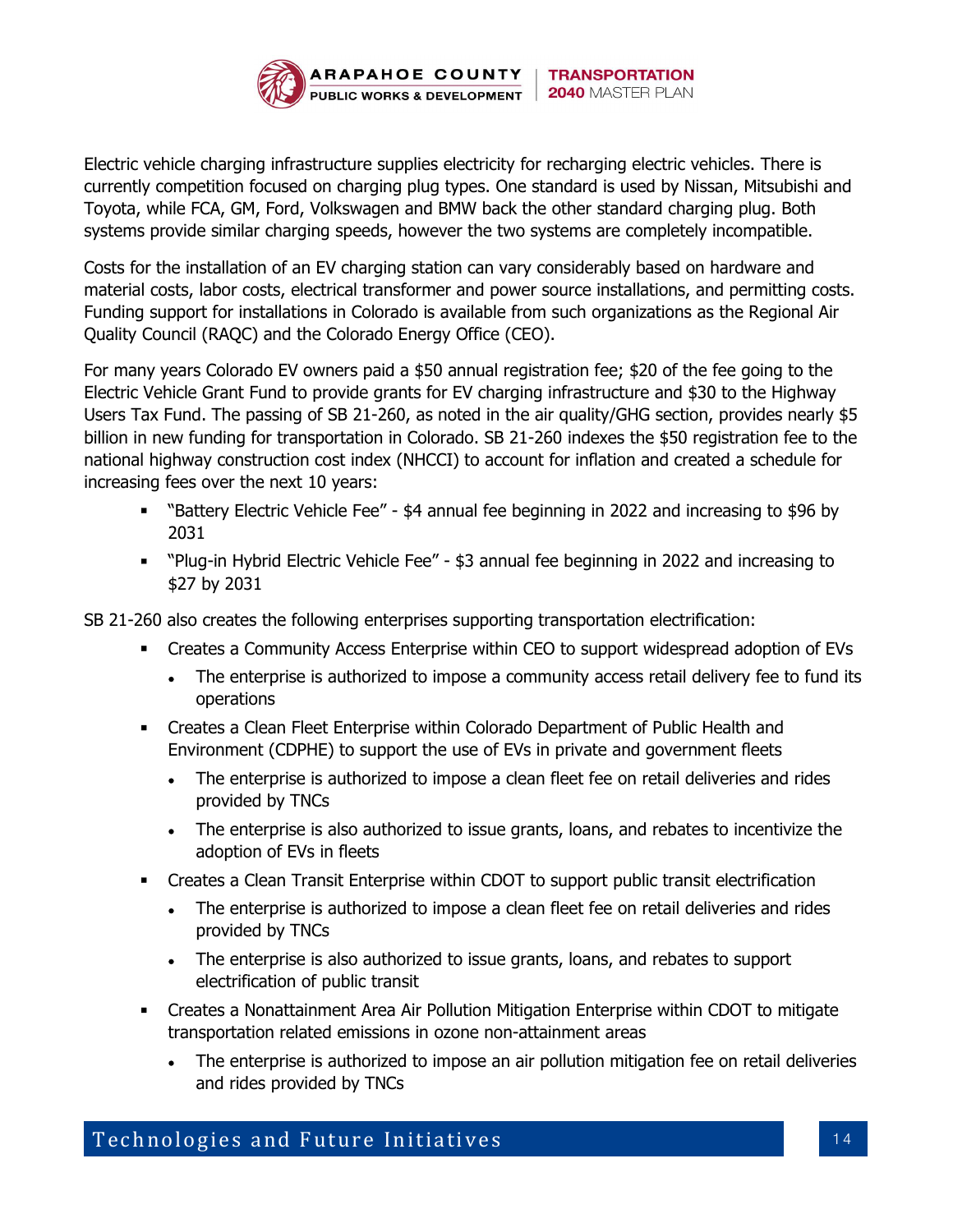

# Advanced Mobility Workgroups

CDOT facilitates a variety of workgroups on a number of topics including autonomous vehicles and electrification. An efficient way to learn about these workgroups and be a part of a workgroup specific to the Denver region is to attend DRCOG Advanced Mobility Partnership (AMP) Working Group meetings. The meetings are held the first Tuesday of each month and are attended by representatives from CDOT, DRCOG, DRCOG member agencies including other Denver-area counties, RTD, and other stakeholders in the Denver region. According to the AMP's website, the Working Group "identifies technical and policy issues, researches or solicits solutions, identifies priorities, prepares recommendations, coordinates activities, and tracks progress" related to the implementation of the region's Mobility Choice Blueprint, and is often presented with input/information from other working groups.

Some workgroups are more focused on the application of autonomous vehicles and new technologies, such as the Autonomous Mobility Task Force which reviews applications to test autonomous technologies that do not meet current state and federal requirements. Other workgroups may be more planning and policy related. Participation in the AMP Working Group will help expose the County to these workgroups, some of which may change their role over time as new technologies become more established, and help the County be aware of changes and policies related to new technologies. It will also give the County an avenue to hear experiences from peer agencies and establish new regional relationships.

# Vision Zero

DRCOG adopted the Regional Vision Zero – Safety Streets for Metro Denver plan in 2020 outlining strategies for the Denver region to move towards zero deaths from crashes. Vision Zero is a national movement which views no deaths as being an acceptable price for mobility. The Regional Vision Zero plan is founded on six overarching principles:

- Reframes traffic deaths as preventable
- **Integrates human error into the approach**
- Focuses on preventing fatal and severe crashes rather than eliminating all crashes
- Aims to establish safe systems prioritizing human life first and foremost when designing a road network
- **Applies data driven decisions making**
- **Establishes road safety as a social equity issue**

With the adoption of the plan, DRCOG has established a Regional Vision Zero Working Group which meets monthly to share information and experience on Vision Zero actions. Arapahoe County along with other regional counties, municipalities, and regional/state agencies has signed a Vision Zero Pledge and participates in Working Group meetings and related activities.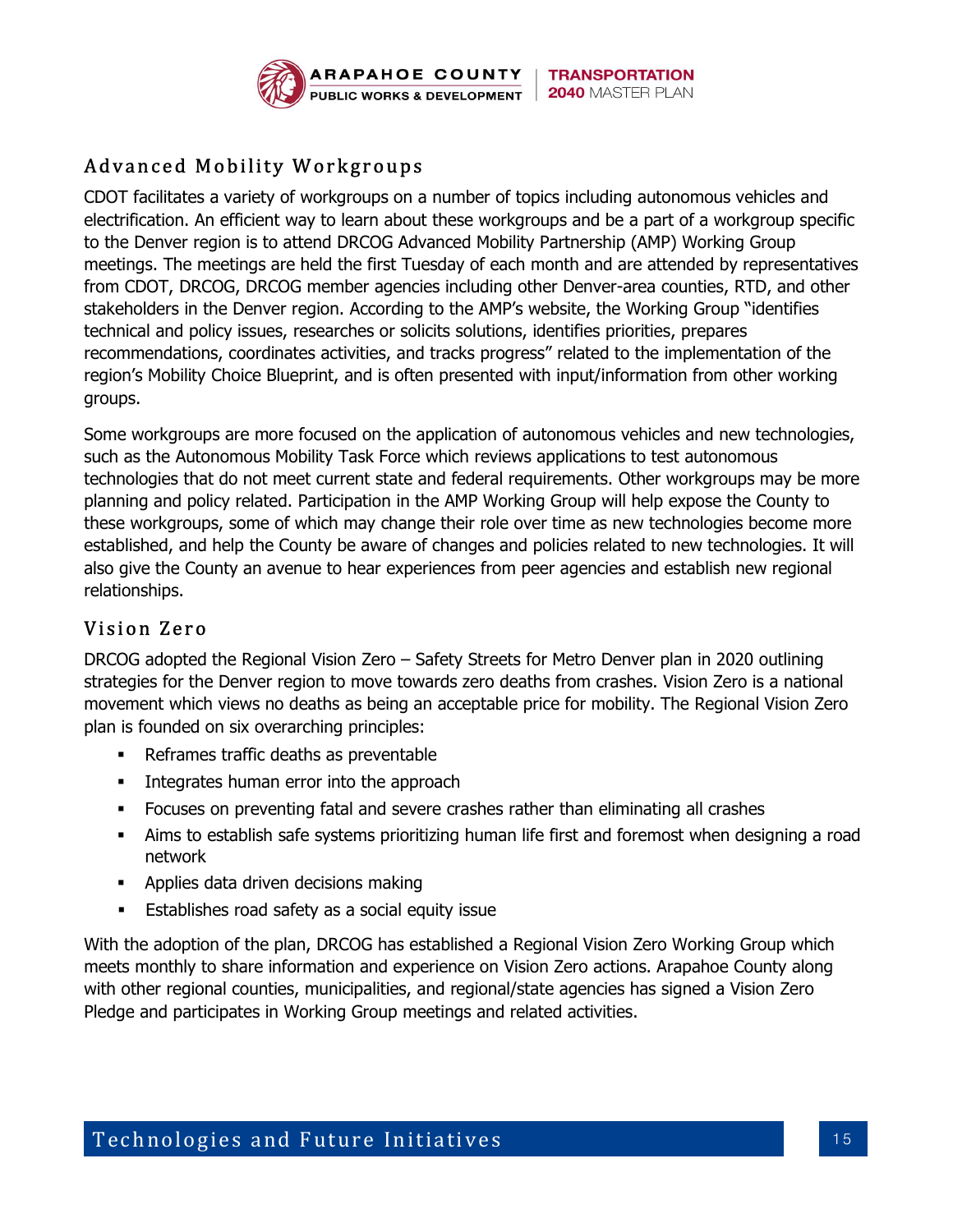

# Other Potential Initiatives

The following sections provide discussions of other relevant initiatives and strategies the County may consider.

### Telework

As communication and workflow technologies continue to improve and access to high-speed internet continues to increase, the ability and desire to work from home – telework – has also continued to increase. Teleworking, even just a portion of a week, can help reduce commuter traffic. The COVID-19 pandemic forced teleworking to become a more normal practice, as it enabled many businesses to continue operations during stay-at-home orders.

Teleworking is more than an employee making the decision to work from home. There are numerous elements that need to be in place to facilitate telework for both employees and employers. Elements the County can assist with include the following.

#### Provide Telework Resources

Teleworking enables employees to conduct the same tasks at home as they otherwise would at their place of work. However, how this occurs can be fundamentally different than when on-site. Telework programs and training materials help employers effectively implement teleworking by establishing processes, policies, and support materials to ensure employees understand employer expectations for teleworking and how teleworking will operate.

To promote telework and assist employers with establishing a telework program, the County could establish a telework webpage as part of the County's website. This webpage could promote the benefits of teleworking and provide a list of resources for interested employers to consult, including:

- **DRCOG's Telework Tomorrow** This initiative provides free one-on-one assistance to employers to develop a telework program, establish telework polices, and provide activation materials to announce the program. DRCOG also supplies templates for training webinars and other tools for implementing a telework program, including a downloadable telework toolkit.
- **Denver South Transportation Management Association (TMA)** Covering a portion of the County along the South I-25 corridor through the Denver Tech Center, the Denver South TMA is charged with implementing TDM strategies. Similar to DRCOG, the Denver South TMA provides links to telework resources and example telework policies.
- Colorado State University (CSU) Global's Remote Work Certification Programs CSU Global has teamed with the Colorado Workforce Development Council to offer telework training programs for workers and supervisors/leadership. The programs provide guidance on how to telework efficiently and effectively. Certificates are issued to validate completion.

# Remote-Work Technologies

Most businesses need additional remote-work technologies in order to facilitate a telework program. Items such as remote-access software, servers, video-conferencing services, and employee laptops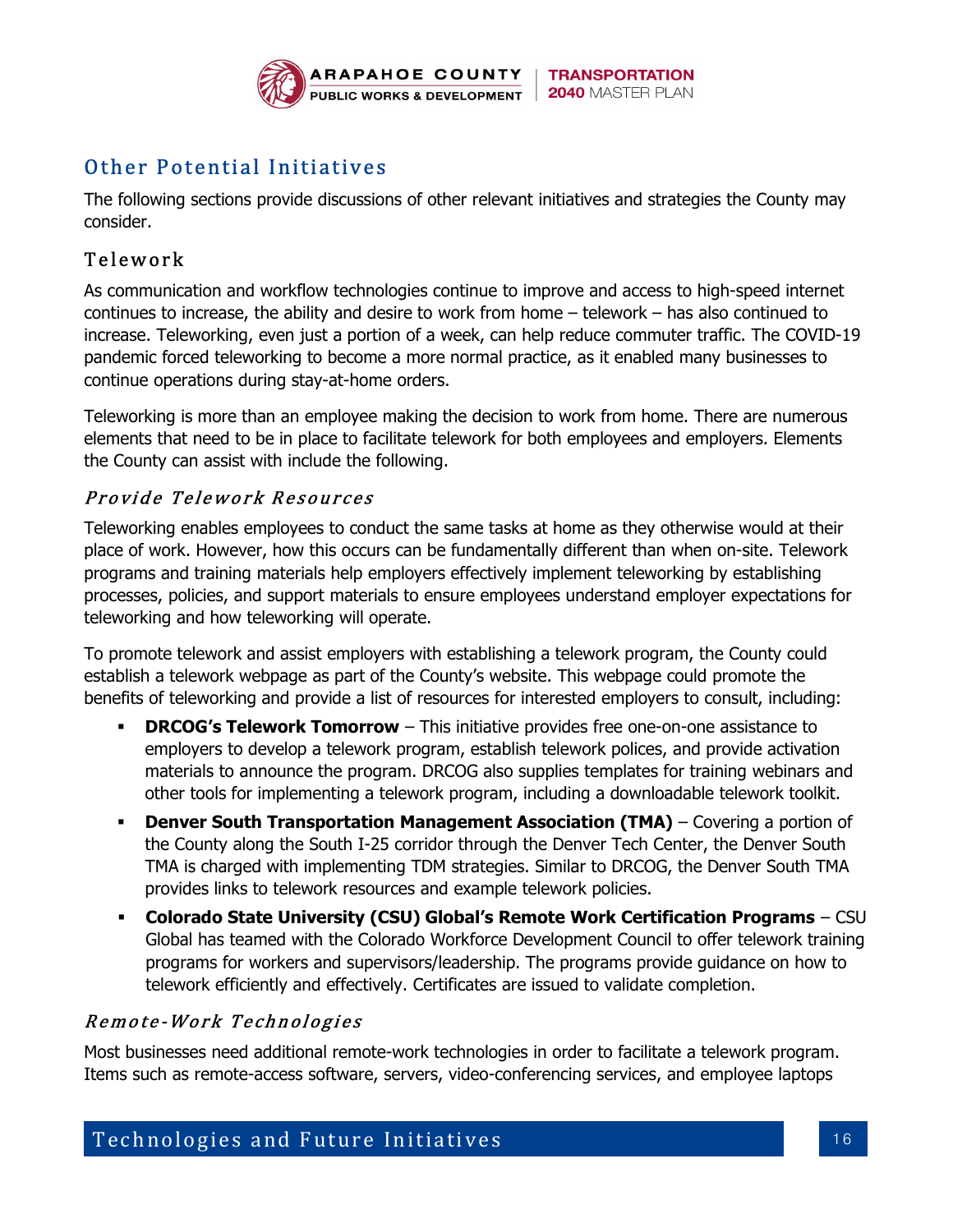

enable employees to carry out their duties from home by providing access to the same tools and resources they would otherwise have in an office.

To help businesses in implementing the necessary remote-work technologies, the County could provide a grant program to aid in the purchase of these technologies. Montgomery County, Maryland outside Washington D.C. provided multiple rounds of such a grant to help local small businesses purchase telework technologies during the COVID-19 pandemic. In Colorado, CDOT provided a telework grant program (CanDo Community Telework Program) targeted towards local governments, transportation organizations, and other transportation non-profits to help with implementing TDM initiatives that promoted social distancing during the COVID-19 pandemic.

Although both of the above examples were temporary, each was seen as extremely successful, resulting in second releases of each grant. It is possible that the implementation of a regularly available remote-work technology grant program could aid in maintaining the increased telework trend that was experienced during the COVID-19 pandemic, subsequently reducing traffic in the long-term.

# High-Speed Internet Access

High-speed broadband internet access is required on both the employer and employee ends to allow for effective teleworking. The Federal Communications Commission (FCC) suggests a minimum download speed for teleworkers of 5-25 Mbps are required for teleworking; however, other sources suggest speeds of up to 100 Mbps or even higher could be required, depending on the demands of the work type and overall household internet usage.

The Governor's Colorado Broadband Office tracks high-speed broadband internet access throughout Colorado. The County could team up with the office and local internet providers to ensure developed portions of the County have sufficient broadband infrastructure to support teleworking, and that new development will be served as well. The County could also provide financial assistance and information resources to residents who cannot afford broadband internet access through a human services program and/or the Arapahoe/Douglas Works! Workforce Center, which assists job-seekers and businesses.

# Teleworking Spaces

Some employees might want to work remotely on occasion, but do not have a suitable space at home. Shared workspaces – known as coworking spaces – can serve as an alternative location to work from, where employees rent/reserve workspace on an as-needed basis. A commute trip would still occur; however, for a much shorter distance and possibly on routes not normally congested from commuting traffic. These spaces can exist as dedicated coworking buildings that are privately operated or as addons to other building types.

The County can promote the building of such operations through land use planning and advocating for their construction in new developments, particularly those on the edges of the metro area. Additionally, the County could commit to providing coworking spaces in new or remodeled public buildings, such as County libraries.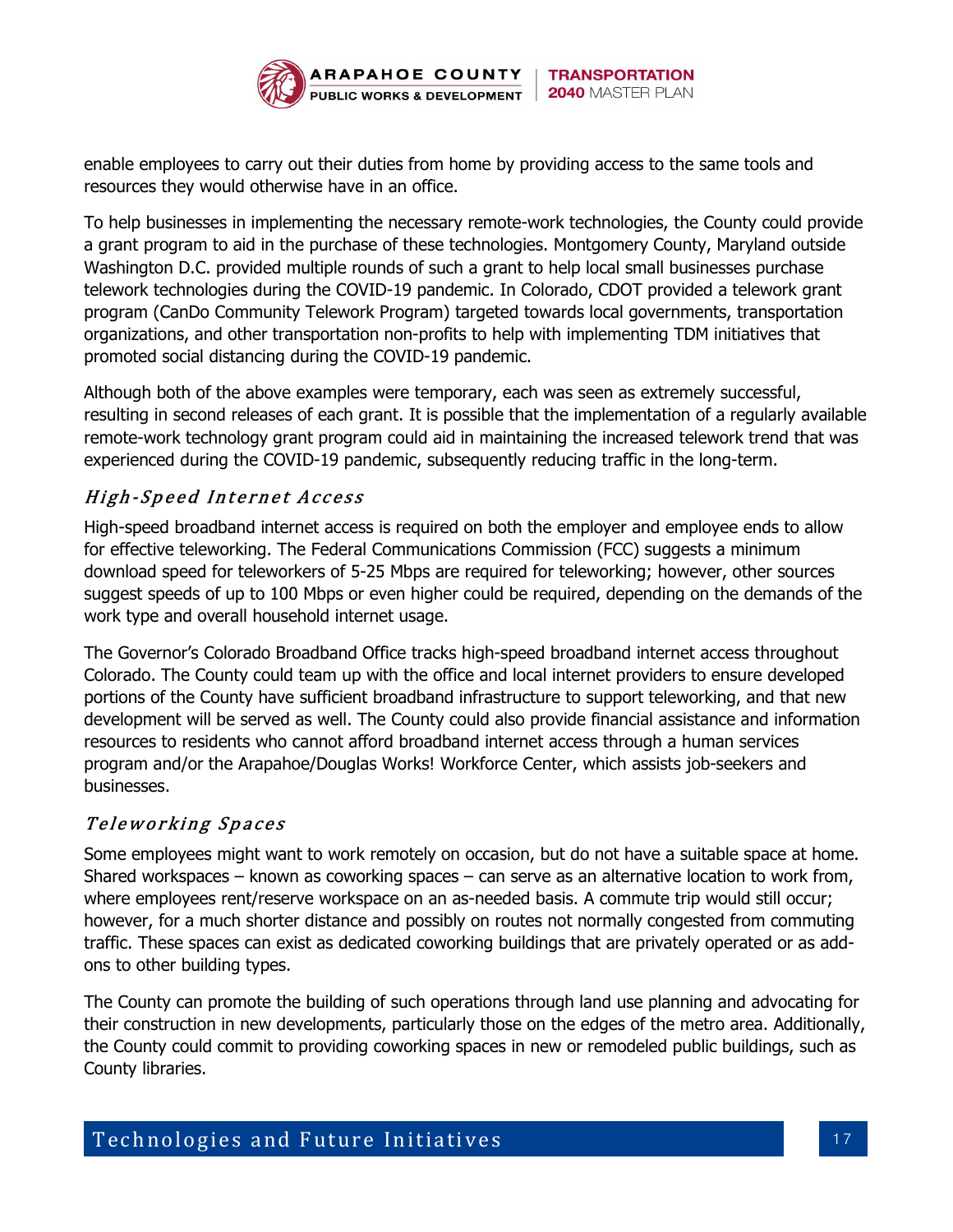

The County could also promote local businesses that are friendly towards hosting teleworkers. Places like coffee shops, cafes, breweries, and other retail businesses may choose to provide teleworking amenities such as seating space, power outlets, and free wifi to attract teleworkers as customers. Creating a list and interactive map on the County's website would help promote local businesses and the benefits of teleworking.

# Advancing a Multimodal System

The following initiatives focus on improving connectivity and/or availability of alternative modes.

# Development TDM Requirement

The City and County of Denver (CCD) recently enacted a TDM requirement for new development over a certain size. Similar in design to CDOT's TDM requirement for the 1601 process, CCD requires different levels of TDM implementation metrics be met based on the type and size of the development. The developer can choose from a list of TDM strategies with predetermined reduction values and other associated metrics using a spreadsheet tool provided by CCD.

# Subsidizing RTD EcoPass

RTD offers EcoPass programs for employers and neighborhoods within the District. An EcoPass is a allows the pass holder to take unlimited trips for a flat annual fee. In an effort to promote transit ridership, Boulder County offers several approaches to fund the start of an EcoPass program for businesses, neighborhoods, and communities within Boulder County, after which the entity must fund themselves to continue. For businesses and neighborhoods (qualifying conditions apply), Boulder County subsidizes 100% of the cost of a new program spread over two or three years (50% in Years 1 and 2 or 60%/30%/10% in Years 1-3). Boulder County also fully subsidizes EcoPasses for most Boulder County Housing Authority sites, and has provided financial assistance in starting EcoPass subsidy programs for the Town of Lyons and Town of Nederland within the County. Boulder County currently splits EcoPass costs evenly with Lyons, slowly decreasing their portion as time goes on. Any Lyons resident can obtain an EcoPass through the Town for a heavily discounted fee that varies depending on age and income status. For the Town of Nederland, any resident can obtain a free EcoPass through the Town. Boulder County fully subsidized the pilot year of this program, after which the Town funds through a mill levy.

Arapahoe County could consider funding a similar subsidy program for EcoPasses for employers and neighborhoods within the County. Such a program could be for the entire County, possibly with financial assistance from municipalities within the County, or only for the unincorporated County. In the case of applying only to the unincorporated County, the County could also choose to help County municipalities setup and even manage their own EcoPass subsidy programs, with financial assistance to start their programs. Subsidizing EcoPasses would also bolster the TDM score of new or modified interchanges under the new 1601 process. To implement, the County should consult with Boulder County to learn from their implementation and coordinate with RTD.

As noted above, CCD requires TDM to be addressed as part of development plans. Subsidizing EcoPasses is one of the available strategies for developers to choose, with the option to provide

Technologies and Future Initiatives and the state in the 18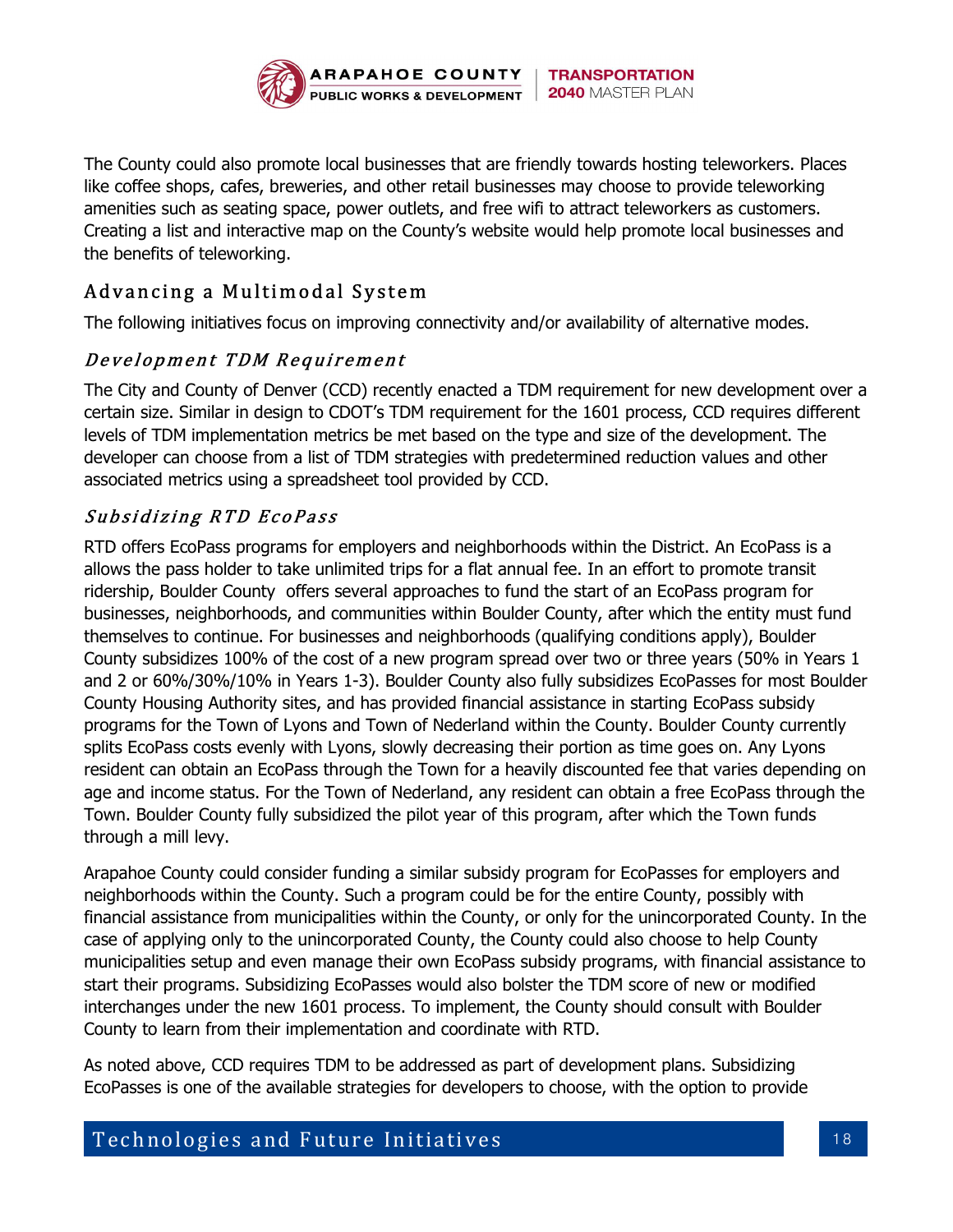

ongoing subsidies of either 50% or 100%. The County could provide a similar strategy, with the same or different required percentages of subsidy, if a development TDM program was instituted. Alternatively, the County could institute an incentives-based program instead, granting developers variances such as reduced parking requirements or increased density allowances for providing EcoPass subsidies.

# CDOT Bustang Outrider Bus Service

CDOT's Bustang Outrider service is a relatively new (started in 2018) interregional transit service that provides essential bus service to rural areas of Colorado. According to CDOT's Statewide Transit Plan, the service is planned to be significantly expanded in 2021 and beyond, but none of the planned routes would serve eastern Arapahoe County. The nearest planned route, with no defined implementation year or stops in between at this point, would be between Sterling and Denver via I-76.

The Eastern Transportation Planning Region (EA TPR), which includes counties east of Arapahoe County, lists two essential bus service projects to/from Denver along I-70 within its Coordinated Public Transit & Human Services Transportation Plan: one to/from Burlington (3 days/week) and one to/from Limon (2 days/week). However, these routes are not listed in the Statewide Transit Plan. Currently the East Central Council of Governments (ECCOG) provides limited demand-response service to/from Denver and eastern counties via I-70 and may be the operator most likely to run the proposed fixed routes, though limited resources may prohibit such services.

Should the County, and possibly the City of Aurora, be interested in limited weekday transit service in the eastern portion of the County, a partnership with ECCOG could be beneficial to all entities. Bringing such a service to eastern Arapahoe County would also assist in meeting new TDM goals within the updated 1601 process for any planned new or modified interchanges along I-70. The County should coordinate with CDOT, City of Aurora, and ECCOG to determine the viability of providing service along eastern I-70 and potential cost sharing and operational arrangements that could support such a service.

# Promoting Area Mobility Hubs

Mobility hubs are locations developed to create a seamless connection between a variety of modes and demonstrates the development of infrastructure in a way that supports a multimodal transportation system. Mobility hubs should include place-making strategies that make the location an activity center focused on facilitating first and last mile connections. Several mobility hubs were proposed within the City of Aurora as part of the Northeast Aurora Transportation Study (NEATS) that are near the City's boundary with unincorporated Arapahoe County, including:

- Jewell Avenue at Gun Club Road
- **EXEC** Jewell Avenue at Watkins Road
- **6th Avenue at Watkins Road**
- **EXECOLER** Colfax Avenue at Quail Run Road

The City of Centennial is also considering proposed mobility hub locations.